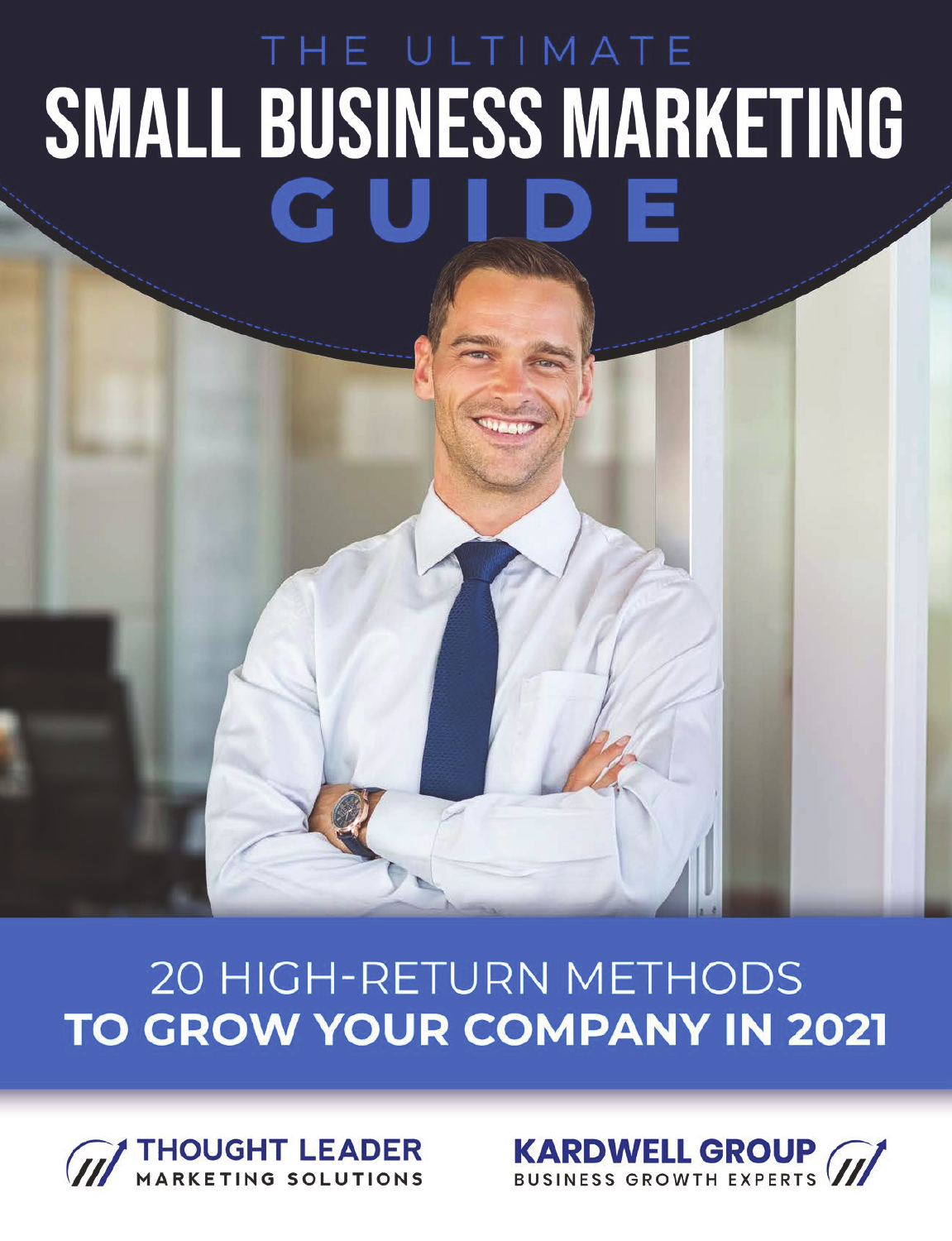© 2021 Kardwell Group/Thought Leader Marketing Solutions. All Rights Reserved. No part of this publication may be reproduced, distributed, or transmitted in any form or by any means, including photocopying, recording, or other electronic or mechanical methods, without the publisher's prior written permission.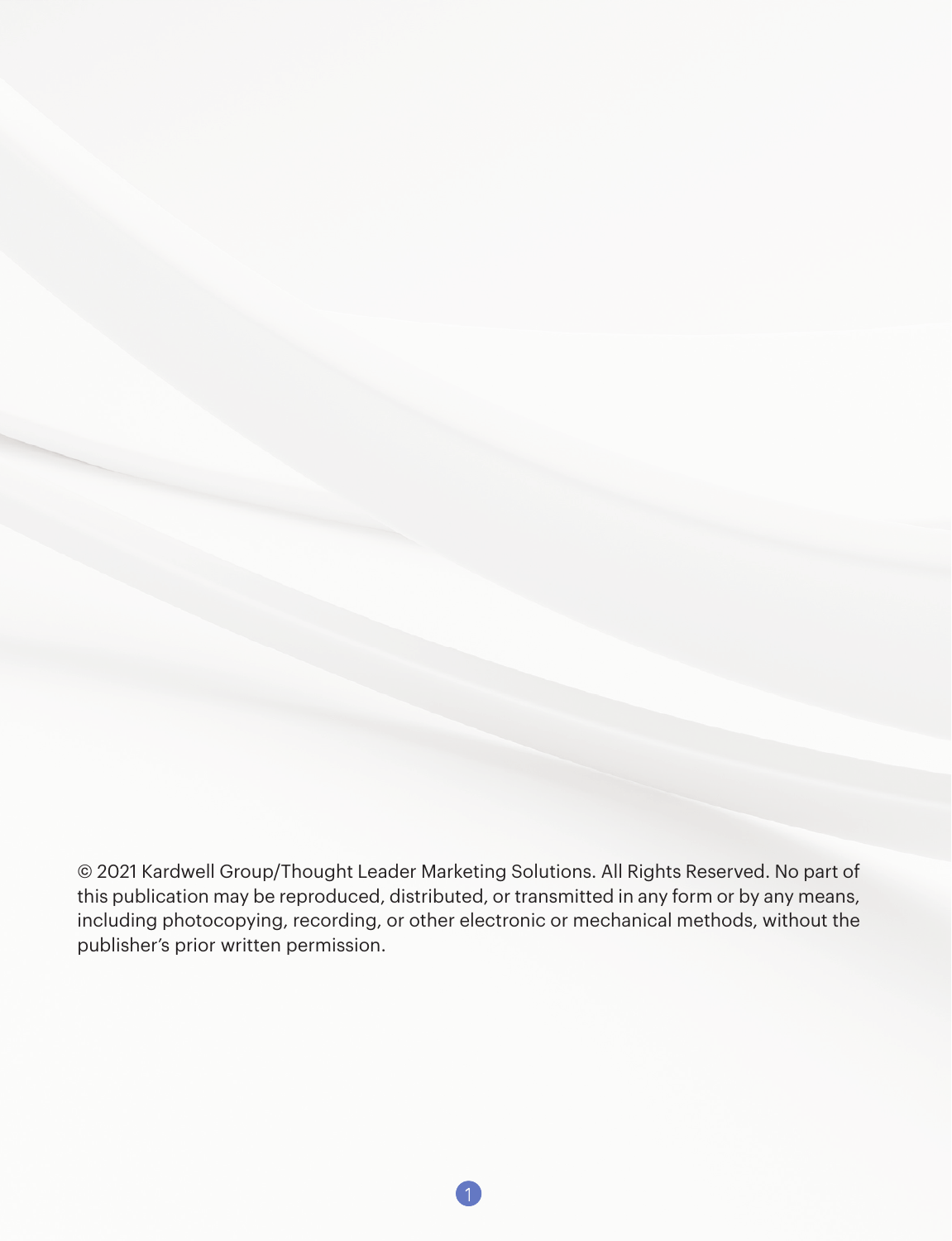## **Table of Contents**

| 2. Optimize Your Landing Pages and Dramatically Boost Your Conversion Rate  6         |
|---------------------------------------------------------------------------------------|
| 3. Redesign Your Website to Maximize the Conversion Rate for Visitors7                |
|                                                                                       |
| 5. Create High-Quality Articles or Blog Posts to Attract New Clients 9                |
|                                                                                       |
| 7. Promote Your Business to People Looking for You on Google 11                       |
| 8. Get Your Message in Front of 2.6 Billion People with Facebook12                    |
| 9. Use Remarketing to Follow Potential Clients as They Move Around on the Internet 13 |
| 10. Leverage the Power of Online Videos to Better Showcase Your Brand 14              |
|                                                                                       |
| 12. Use Customer Review Websites to Further Establish Authority 16                    |
| 13. Command Your Campaign and Boost Sales with Email Marketing 17                     |
| 14. Send Response-Focused Direct Mail Letters and Postcards to Win New Clients 18     |
| 15. Turn Prospects into Clients with Sales/Marketing Kits 19                          |
|                                                                                       |
|                                                                                       |
| 18. Take Your Authority to the Next Level by Publishing a Book  22                    |
| 19. Speak at Organizations and Special Events to Softly Promote Your Offerings 23     |
| 20. Use Reputation-Building Advertising to Boost Your Company's Credibility  24       |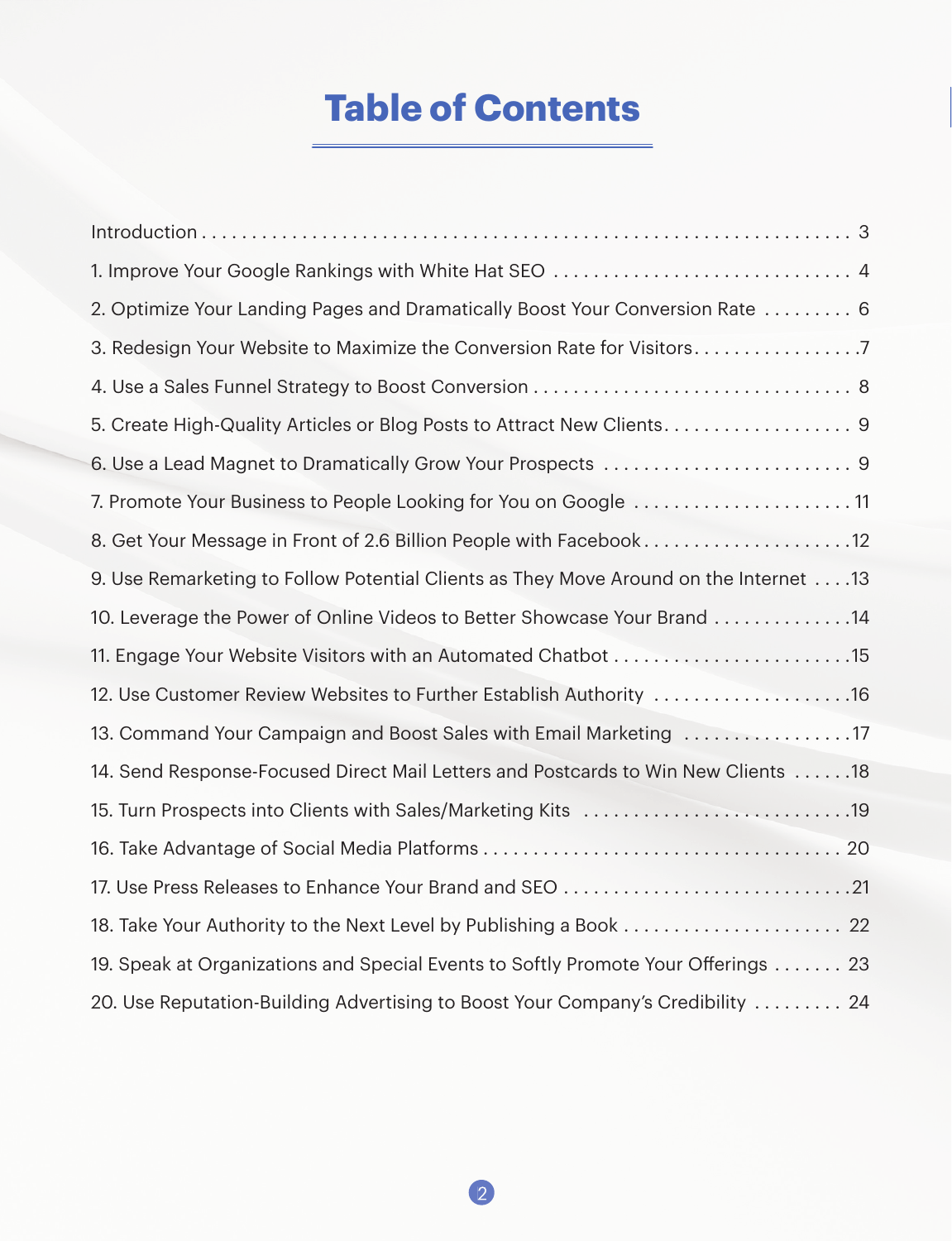## **Introduction**

Over the past several years, much has changed in the world of marketing. The events of 2020 and early 2021 have thrown the importance of sound growth initiatives into sharp relief. **Knowing how to communicate who you are and the value your business provides has never been more critical.**

The list of potential starting points for someone looking to grow their company is vast. We understand how paralyzing it can sometimes feel when exploring marketing strategies and trying to select ones that work. This is one of the main reasons that we created this guide.

In the following pages, we share with you 20 of today's most impactful, high-ROI growth initiatives for small businesses. Our goal is to give you simple, actionable advice that, if implemented correctly, will help you substantially increase your sales and income.

To that end, this guide covers marketing methods that have proven their worth in delivering profitable sales. To be sure, an "easy button" doesn't exist when it comes to increasing a company's sales and income—anyone who guarantees you fast and easy growth is either naïve or disingenuous. Sustainable business growth requires continuous and sometimes tedious hard work.

Nonetheless, we believe that any small business owner or manager can significantly improve their numbers next quarter and far beyond by taking action on the straightforward, timetested strategies and tactics outlined in the following pages. So, without further ado, let's get started.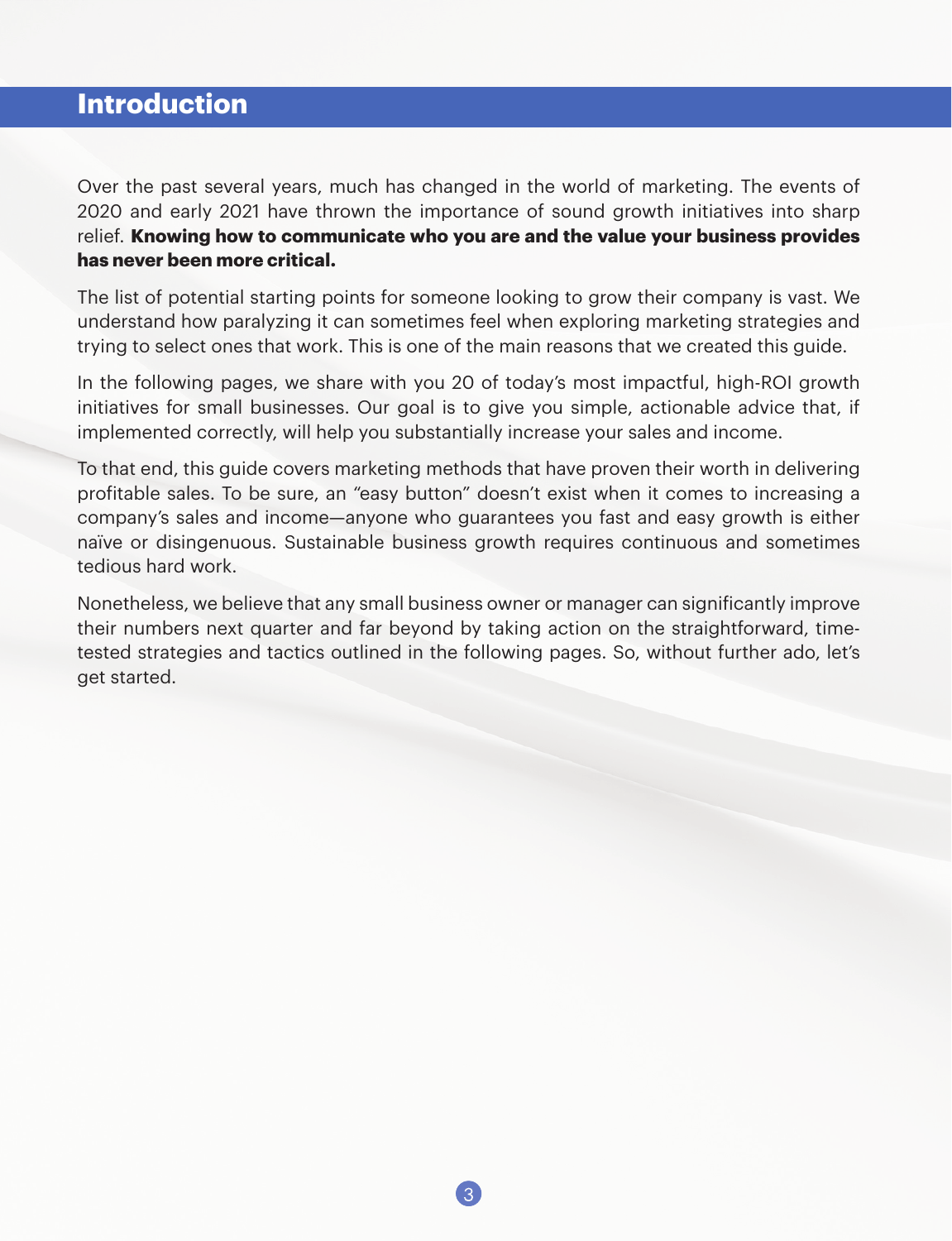## **1. Improve Your Google Rankings with White Hat SEO**

Visibility is everything when it comes to marketing. Good SEO is one of the best ways to get more eyes on your brand, products, and/or services. For the uninitiated, SEO (search engine optimization) describes how businesses can rank their online content higher when potential clients conduct Google searches.

White hat SEO means you're playing by the rules. It keeps you in line with Google's (and other search engines') terms and conditions, and it gives you the best chance of achieving enduring success. With Google's mind-boggling AI capabilities, trying to gain high search engine rankings via shady, black hat means is not an intelligent approach. Short-term ranking boosts can have devastating long-term consequences.

#### **The Three Pillars of SEO**

SEO is a rich, infinitely complex topic. Within this brief guide's scope, we will touch on SEO's three most important elements. If you nail these three tactics, your content will be well on its way to higher visibility. The pillars are:

- 1. Discovery
- 2. Relevance
- 3. Authority

#### **Discovery**

Discovery relates to the "classic" SEO with which many people are familiar. It's about identifying practical, unique keywords that you can use strategically throughout your online content. These keywords tell Google that your content is the right fit for peoples' searches.

#### **Relevance**

|                                               | Foodhack |
|-----------------------------------------------|----------|
| What are the three basic business strategies? |          |
| What are the major growth strategies?         |          |
| What are the strategies for business growth?  |          |
| What are the four major growth strategies?    |          |
| People also ask                               |          |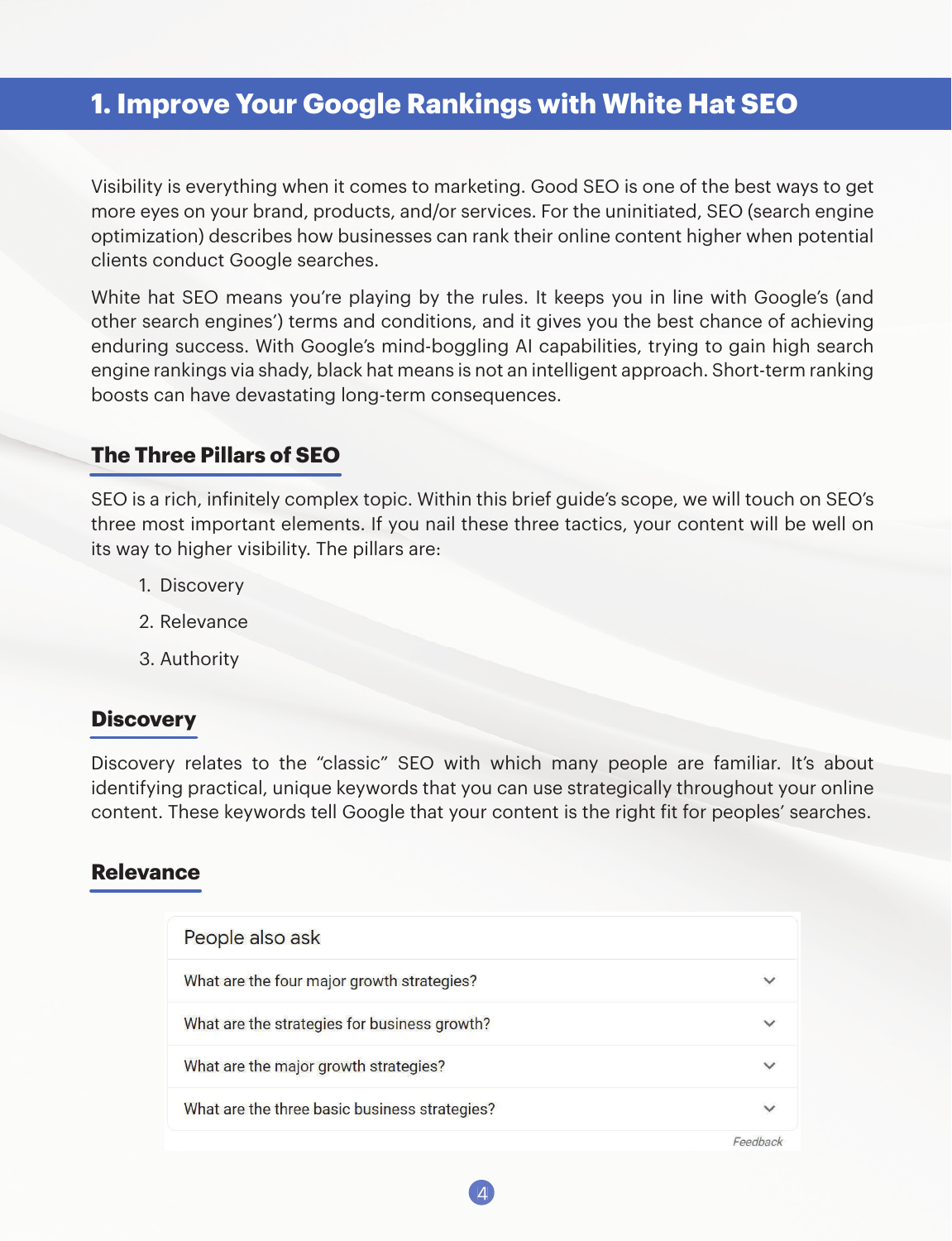Have you ever asked a question on Google and seen a shortcut with content like this? These sites have crafted their pages for relevancy, meaning that Google knows these pages are likely to have the answer to the searcher's question.

Another factor that influences relevancy is traffic to your site and how many other websites link to your content (i.e., backlinks). You can build backlinks in many ways, one of the most sustainable of which is to produce stellar content.

#### **Authority**

Our last pillar is authority. Perhaps the most critical aspect of good white hat SEO is creating high-quality content that's genuinely informative and factually accurate. Quality and usefulness should be the starting point of any good online content. These values will help to establish your business as a name upon which your target audience can rely. Your credibility and reputation should be your top priority.

#### **White Hat SEO - Our Takeaway**

You can do a lot of work yourself to optimize your online content; however, hiring a professional to help is often a smart thing to do. A trained SEO specialist understands how to find keywords that will pull their weight and craft shareable content that can begin to build backlinks for you.

Google offers a great, free keyword research tool for its advertisers that is definitely worth using. Two excellent paid resources to get you started in finding keywords and executing SEO are Semrush and Ubersuggest. For those looking to delve deeper into SEO best practices and find out more about industry developments, searchengineland.com provides timely information.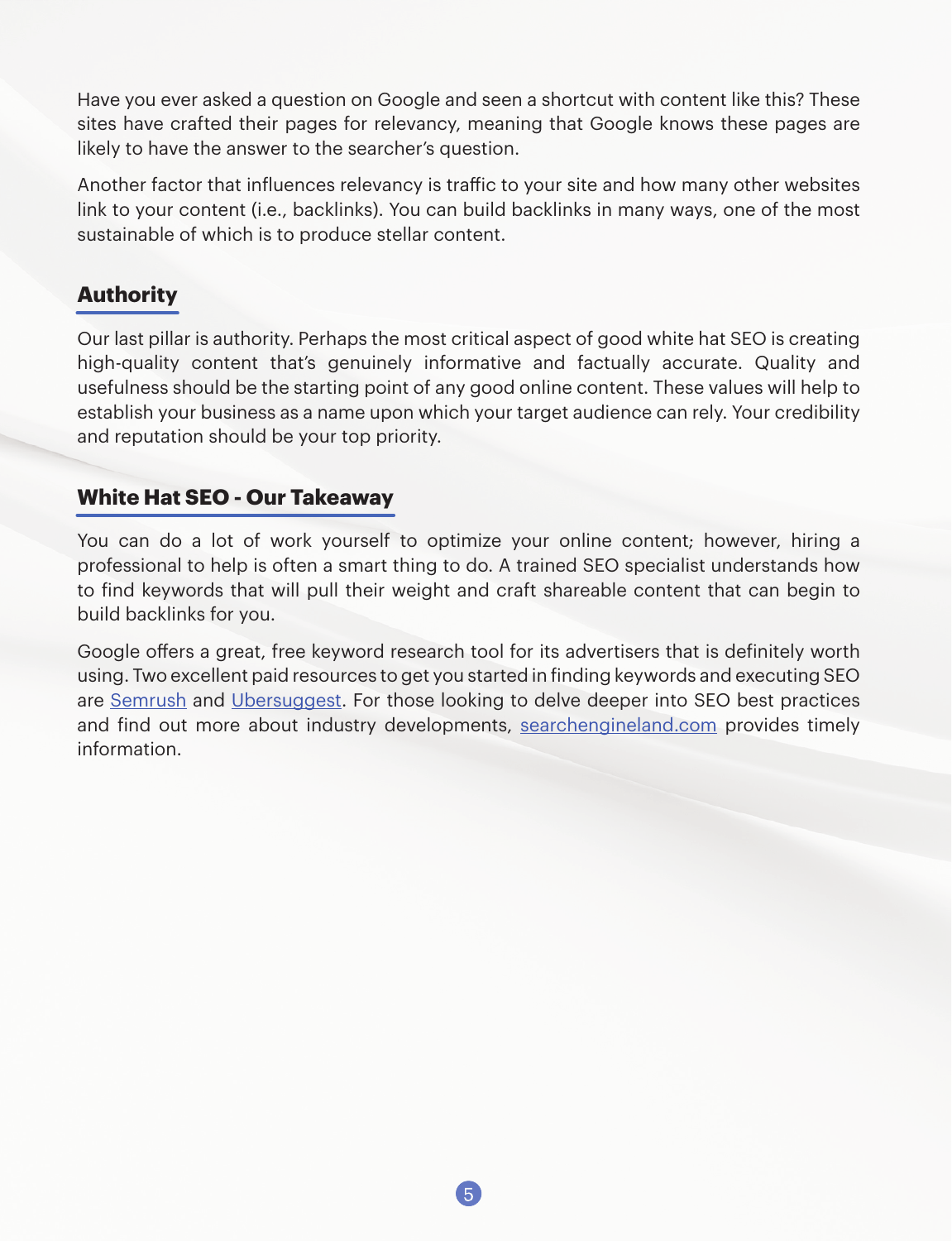## **2. Optimize Your Landing Pages and Dramatically Boost Your Conversion Rate**

When building a landing page for your site, the primary aim is to turn as many visitors as possible into satisfied, paying clients (maximize your page's conversion rate). This goal should influence every aspect of how you craft your landing page.

There is no "correct" way to nail your conversion rate. That said, it's good to keep some general rules in mind:

- **1. Your site MUST be easy to navigate.** Ecommerce and online information are convenience-focused and increasingly streamlined, as attention spans and patience are at a premium. How to get to the next step on your site should be immediately apparent to your visitors.
- **2. Testimonials sell products and services.** A genuinely well-reviewed offering sells much more easily than slick marketing language. Try to cultivate organic, positive testimonials and put them front and center on your landing page.
- **3. Offer only quality products or services.** You could ace every other aspect of landing page optimization, but you'll still experience low conversion if your offering isn't up to scratch. The quality of your product or service reigns supreme.

#### **Landing Pages - Our Takeaway**

The next time you find yourself on a company's landing page, pay attention to how well they "funnel" you towards becoming a buyer. Look out for the points we described above, as well as directional cues and simple information forms.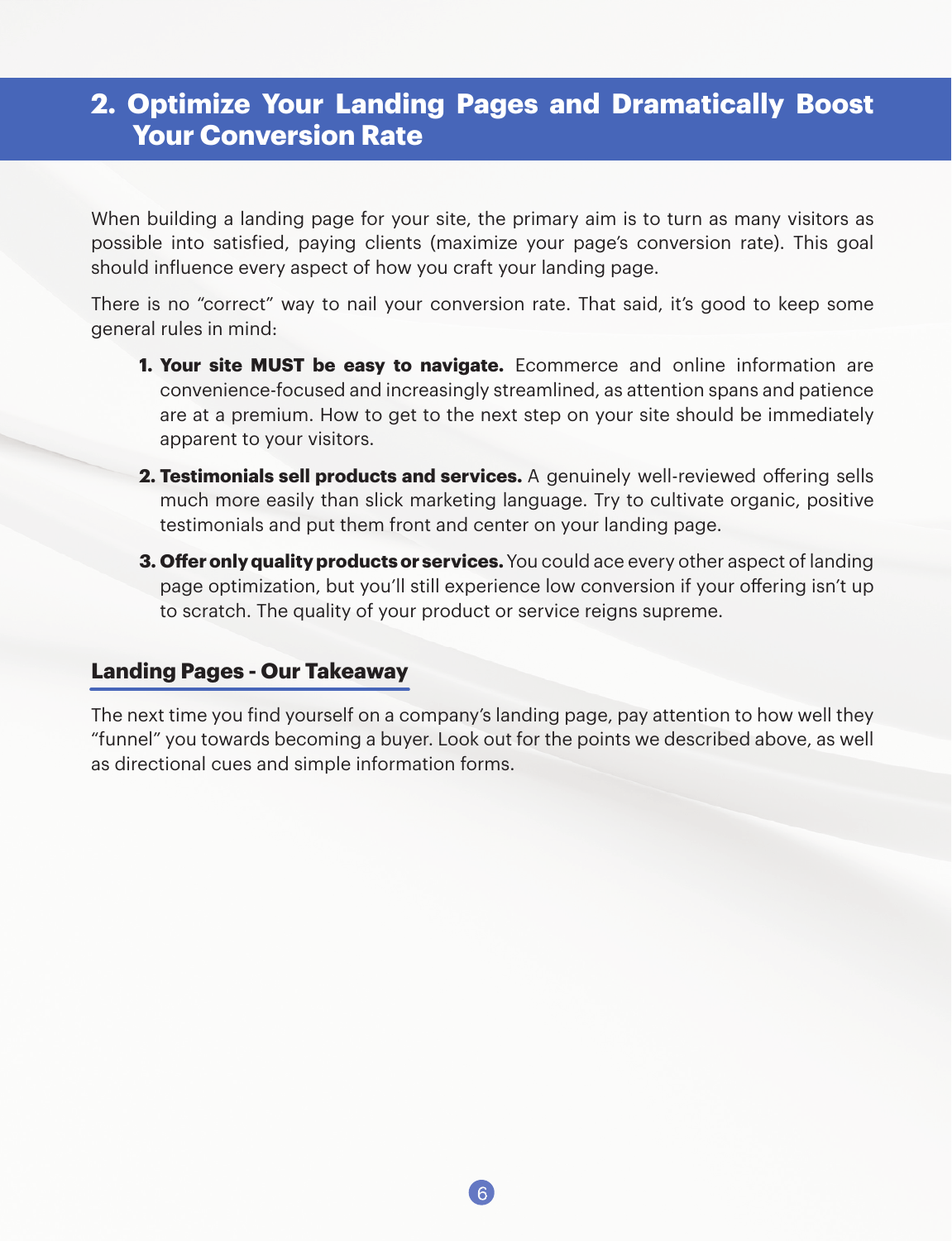## **3. Redesign Your Website to Maximize the Conversion Rate for Visitors**

With what we've discussed about landing pages in mind, it's worth taking this same approach with your entire website. Not every website needs a complete overhaul, but you might be surprised by the difference a few small tweaks can make.

One best practice is to follow the same guiding principle as before: **your site should be designed to convert as many visitors as possible into paying clients.** The site should be simple and easy to navigate, with prominent testimonials and compelling offers. Looking at the websites of successful competitors inside and outside your geographic market is an easy and effective way to get your creative juices flowing (of course, copying is always a nono).

Another critical point to keep in mind is that Google has announced a "Mobile-First" algorithm update, slated to go into effect at the end of March 2021. The bottom line is that Google will drop desktop sites from its ranking, and m-dot sites may experience bugs. If your website is not already mobile-friendly and you depend on web traffic for at least some of your business, please update your site.

In developing your site, it's essential to choose a website builder with the functionality you'll need to keep the site technologically up to date and Google-friendly. A good websitebuilding platform has the following qualities:

- **●** It's flexible, with plenty of room for adapting to changes in the future.
- **●** It can be customized with themes and tweaks that fit your brand.
- **●** It's built with SEO in mind for ranking your content.
- **●** It has built-in blog functionality.
- It offers a great community and client support.
- **●** It can integrate e-commerce functions flawlessly when you sell products.
- **●** It facilitates the creation of mobile-friendly sites.

#### **Website Conversion - Our Takeaway**

We often recommend WordPress as a fantastic free tool for building conversion-friendly sites. Today, nearly 40% of all websites use WordPress, and for good reason: it has everything most small businesses need to create fantastic websites. It's also important to point out that, since properly made WordPress sites are content-rich, SEO-friendly, and responsive, Google likes the platform.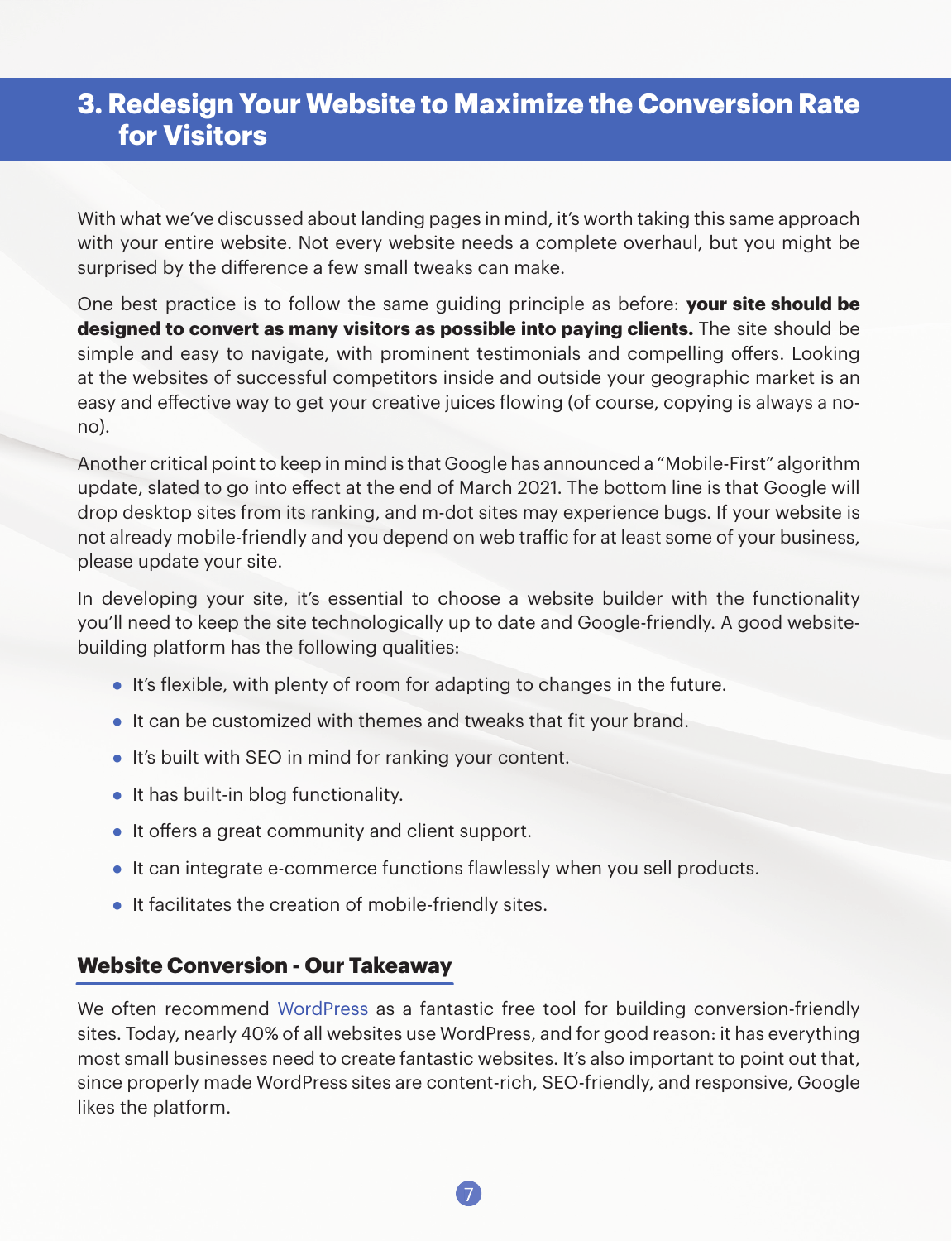## **4. Use a Sales Funnel Strategy to Boost Conversion**

We've discussed conversion in some detail throughout this guide because it's one of the most critical marketing statistics you should monitor. An effective sales funnel will move your site and visitors closer to making a purchase. Funneling determines the vast majority of online marketing content. You should build your landing page, website, and online content with conversion and funneling in mind.

A sales funnel has four general stages:

- **1. Awareness**  The reader learns of your brand, services, and/or products.
- **2. Interest** The reader takes an interest in what you offer.
- **3. Decision**  Your potential client decides how they will move forward.
- **4. Action**  Your visitor heeds your call to action, ideally becoming a new client.

Understanding a funnel's four general stages is half the battle. You can now begin to create a funnel specific to your business. One of the best things to do is **pay attention to how your visitors behave online.** Take advantage of things like WordPress/Google Analytics tools to analyze how visitors interact with your site. This knowledge will help you tweak your landing page to better funnel your visitors. For example, perhaps visitors rarely ever click a critical aspect of your landing page. Repositioning this element and using directional sound cues can dramatically boost performance.

#### **Sales Funnels - Our Takeaway**

Visiting prominent brands' websites is a great way to become knowledgeable about what good funneling looks like. Groupon is one example. Note how they immediately present you with a significant discount in exchange for an email address. See if you can spot other ways this site guides you towards making a purchase.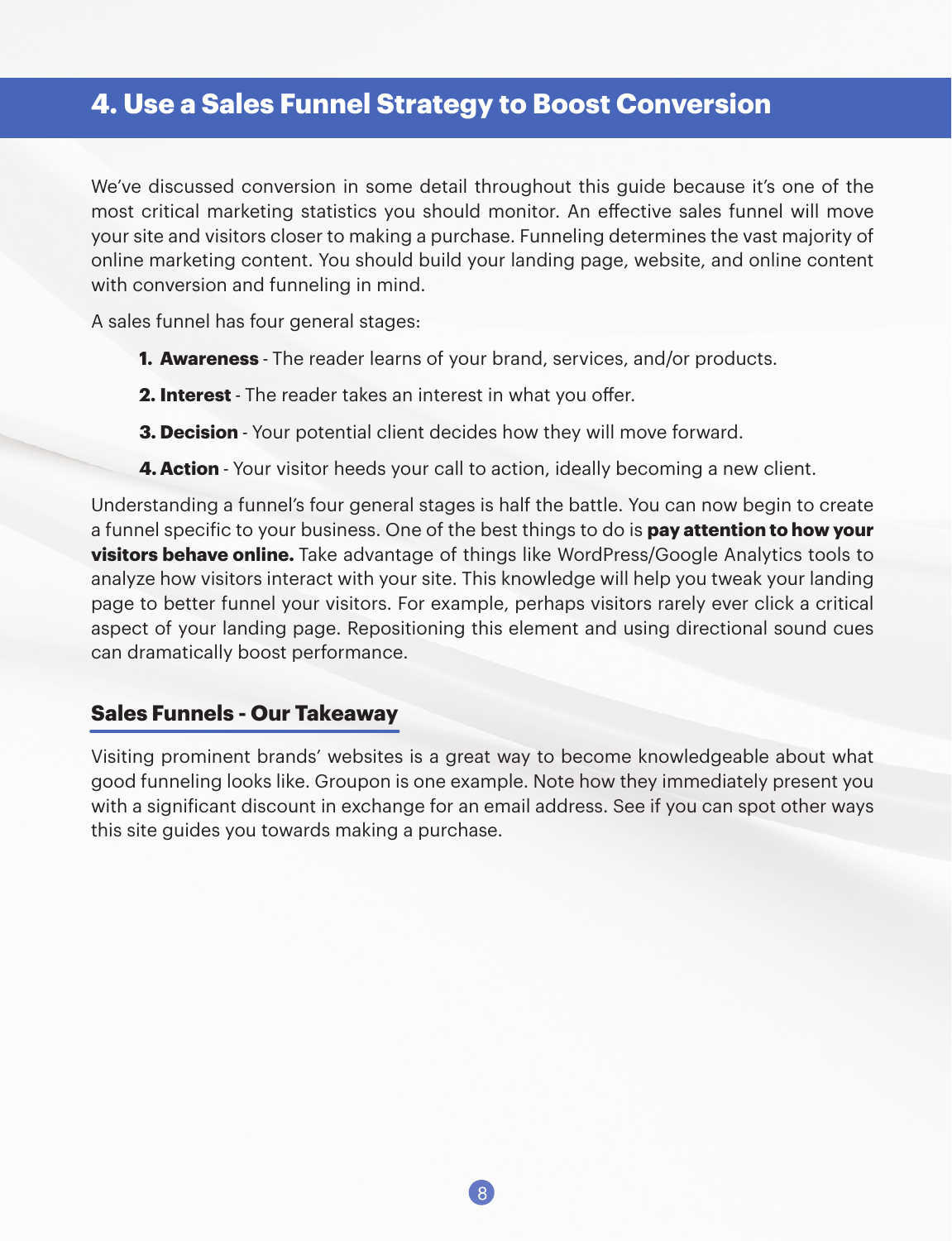## **5. Create High-Quality Articles or Blog Posts to Attract New Clients**

We've already touched on how authority and quality are vital when it comes to online marketing. That said, one great way to pull in new clients is to produce content that targets the kind of search queries they may be making online.

For instance, if your company provides financial planning, creating blog posts with genuinely helpful tips on sound financial management and up-to-date tax reduction strategies can be a great way to introduce yourself to potential clients.

Rather than your first impression with a new client being *here's my service – purchase it,* you can instead establish yourself as an authority on the subject, increasing the likelihood that a prospect will move from the "lead" to the "client" column.

Getting eyes on your articles and blog posts means carefully optimizing them by targeting the right SEO keywords and search terms.

#### **High-Quality Writing - Our Takeaway**

Freelance marketplaces like Upwork and Freelancer.com are two great places to source high-quality writers. It's a great idea to reach out and get the ball rolling.

### **6. Use a Lead Magnet to Dramatically Grow Your Prospects**

A lead magnet is a fantastic way to generate new leads and gain new clients. A lead magnet is a free but valuable resource you offer potential clients that can:

- 1. Further establish your brand as an authority on a subject
- 2. Collect contact details from potential clients
- 3. Increase brand awareness for your company

Let's return to the example of a financial planning firm. A great lead magnet for such a company could be *The Definitive Guide to Retirement Income* or *The Eight Biggest Mistakes Investors Make* (these are actual titles of free guides offered by Fisher Investments). This content could implicitly emphasize to prospective clients that your brand has deep and broad financial planning expertise.

When implemented correctly, a good lead magnet can significantly increase your chances of finding new leads and converting those leads into sales.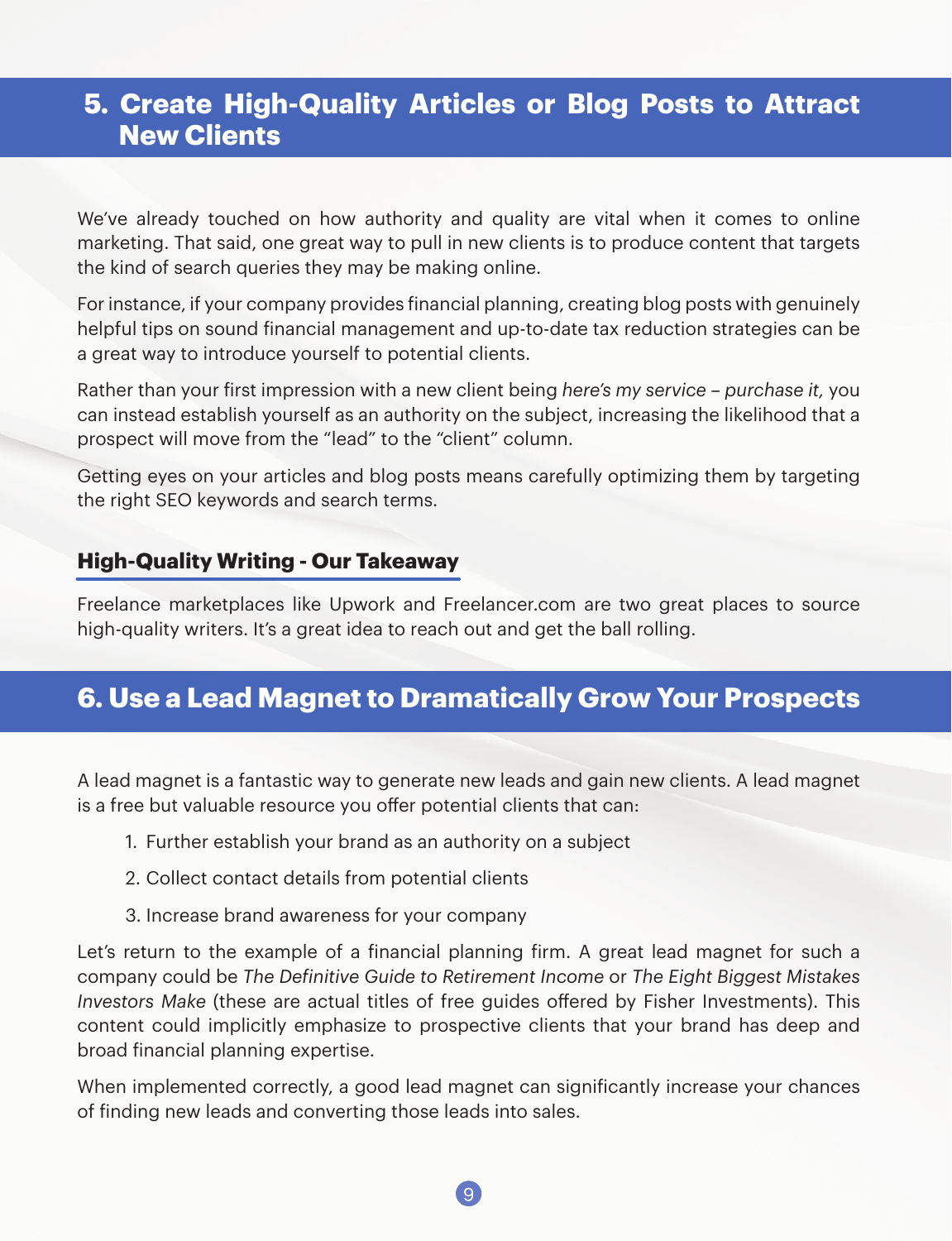Depending on how such a lead magnet was written, it could help the abovementioned financial planning firm in the following ways:

- **●** Outline the "correct" buying criteria for financial planning clients.
- **●** Point to the financial planner as *the* brand to trust.
- **●** Imply which actions the prospective client should take next (i.e., use the financial planning firm's services).
- **●** Create a better first impression than its competitors.

The key to a good lead magnet is quality. Your content should genuinely provide the user with fact-based, insightful information. After all, your goal is to establish authority. What better way to achieve that end than by producing excellent work?

#### **Lead Magnets - Our Takeaway**

Closely consider the kind of content your company could offer as a lead magnet. How could you help your potential clients? Your lead magnet could take one of the following forms:

- **●** A guide
- **●** A free report
- **●** Downloadable audio files
- **●** Informative videos
- **●** E-books/physical books
- **●** A seminar/webinar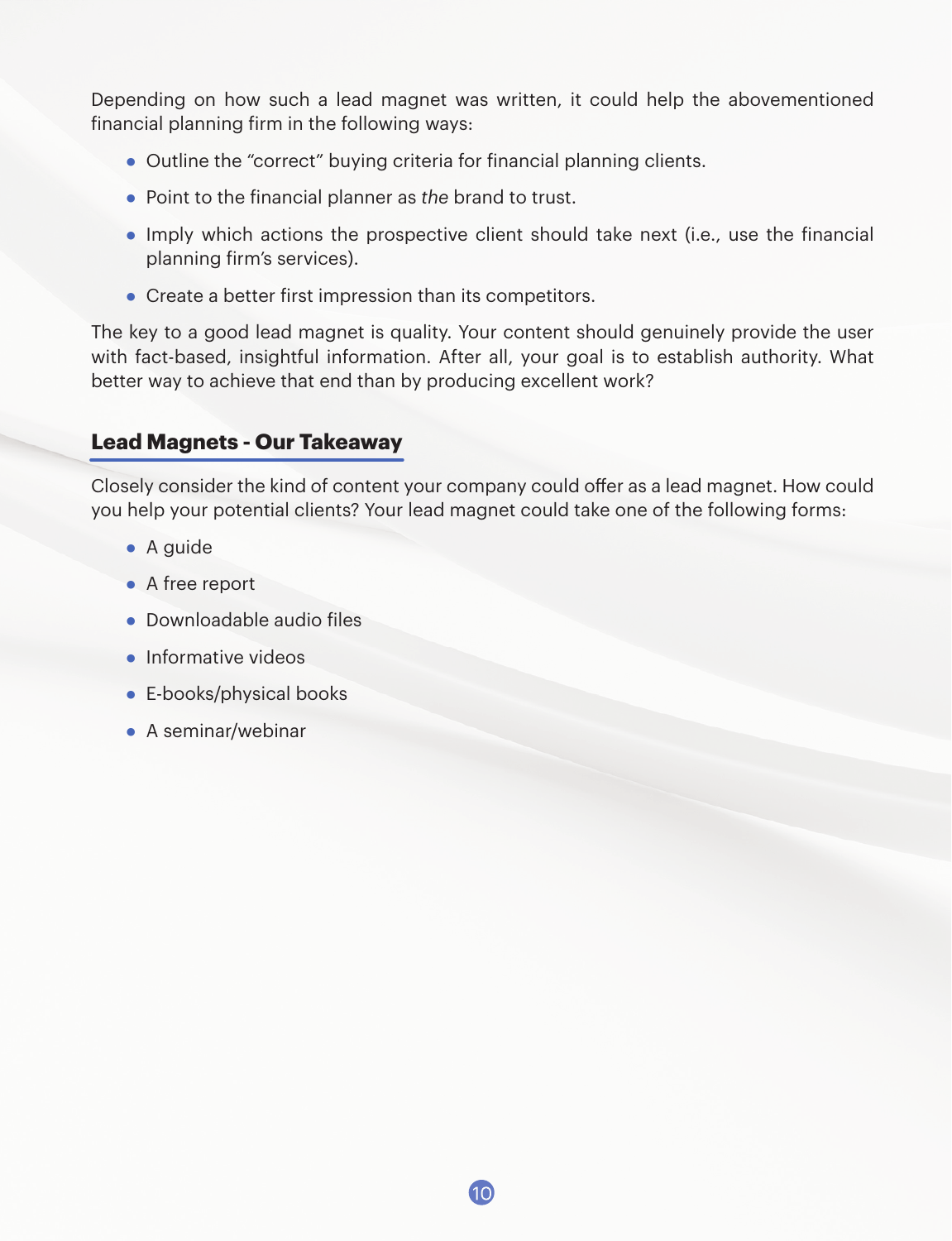## **7. Promote Your Business to People Looking for You on Google**

Google Ads is built to "show your ads to the right people, in the right place, and at the right time." When used correctly, this approach can be game-changing, as it positions your company in front of people who are already looking for something just like it.

According to statista.com, Google dominates the global search engine market, maintaining an "86.86% market share as of July 2020." Google's digital ad market share is estimated at 29.4% for 2020. In short, **Google is the way to go for high-return online ads.**

#### **Google Ads - Our Takeaway**

The Google Ads site has a great FAQ section that can introduce the uninitiated to the platform. In general, as a Google Ads user, you'll enjoy these key benefits:

- **Prospect Targeting.** You can target your ads towards people with specific interests related to your products and services, increasing the likelihood that someone seeing your ad will click on it.
- **Cost Control.** You'll have complete control over the amount of money you spend, with no minimum. You can place caps on each ad for daily and monthly spending, and you only pay when a potential client clicks an ad.
- **Performance Measurement.** If someone clicks on your ad, you'll know about it. You can track many aspects of visitor behavior, including but not limited to:
	- When a click leads to a purchase
	- When a visitor downloads your app
	- When visitors called in orders or requests
- **● Great Management Tools.** The Google Ads platform makes it very easy to manage your campaign and stay on top of everything. It's highly intuitive, even for beginners.

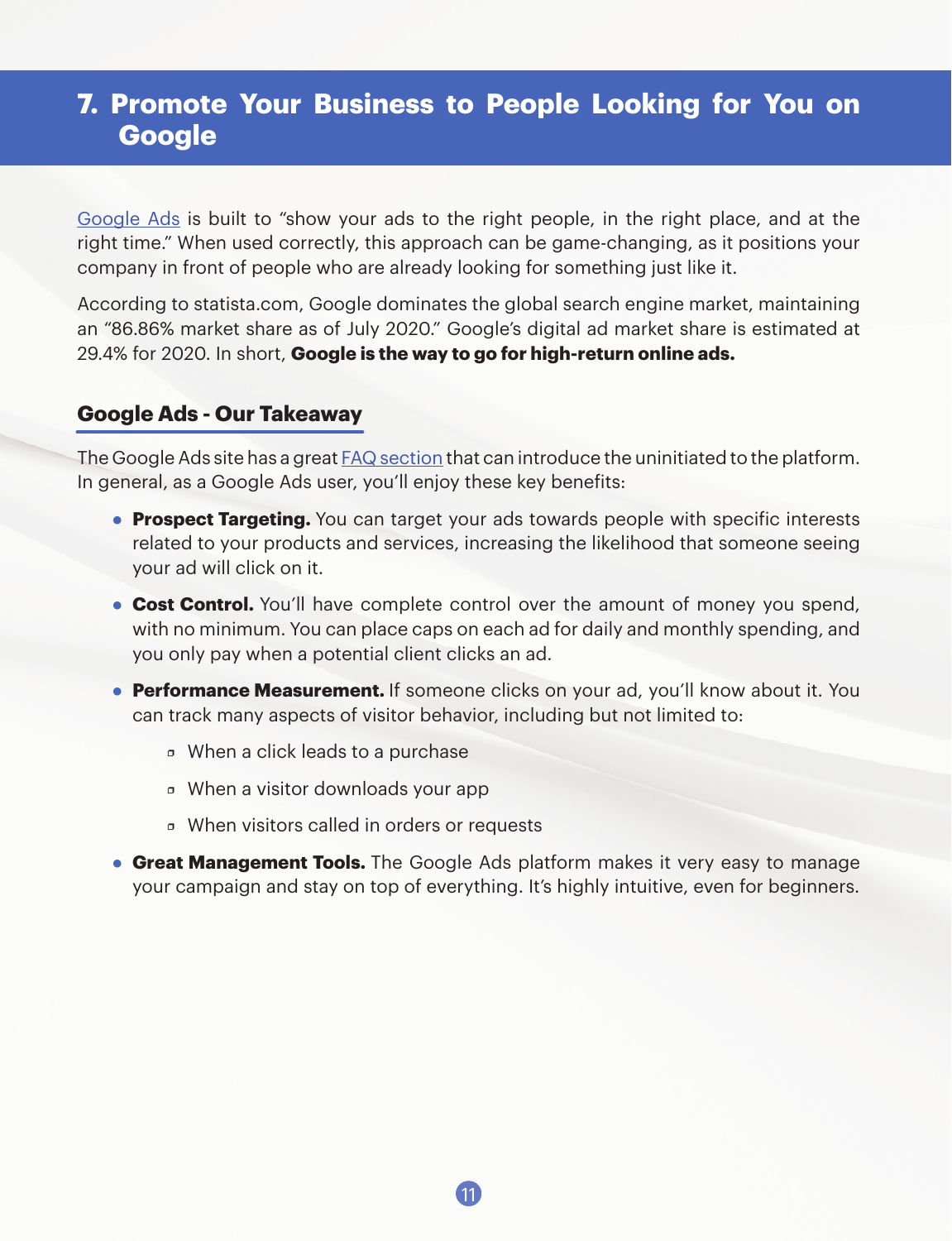## **8. Get Your Message in Front of 2.6 Billion People with Facebook**

Nine million online advertisers used Facebook's marketing tools in the second quarter of 2020. According to eMarketer, Facebook's 2020 digital ad market share is estimated to be 23.4%, the second-largest market share of any digital advertising provider.

#### **A sound online marketing strategy thus takes advantage of the Facebook audience.**

Keep in mind two main points regarding Facebook marketing:

- 1. The market is **huge.**
- 2. Your tools will be versatile enough to get the conversion you need.

When using Facebook to market your business, you'll be able to create ads that grow sales, not just your number of visitors. Consider the following general ideas when using this platform:

- **● Use interest targeting to connect with the right people.** In the same way that you can tailor your Google ads to appear for people who are more likely to use your product or services, Facebook's tools make it easy to target the right clients. Take a coffee company, for example. This business could run ads targeting people who have shown past interest in coffee.
- **● Link your ads to your landing page.** Ads that lead to a well-optimized landing page on your site are far more likely to hit home. The right landing pages present potential clients with your high-quality lead magnets or positive testimonials. Ads that work in tandem with good website design tend to perform much better.
- **Monitor your performance and tweak as you go.** One great thing about Facebook ad tools is that they make it easy to track your progress. If you monitor how each of your campaigns is doing, you'll be able to tweak your approach in the future.

#### **Facebook Ads - Our Takeaway**

The size of your potential audience with Facebook is enormous. If you're unsure where to start, Facebook offers some helpful learning materials to anyone looking to up their marketing game.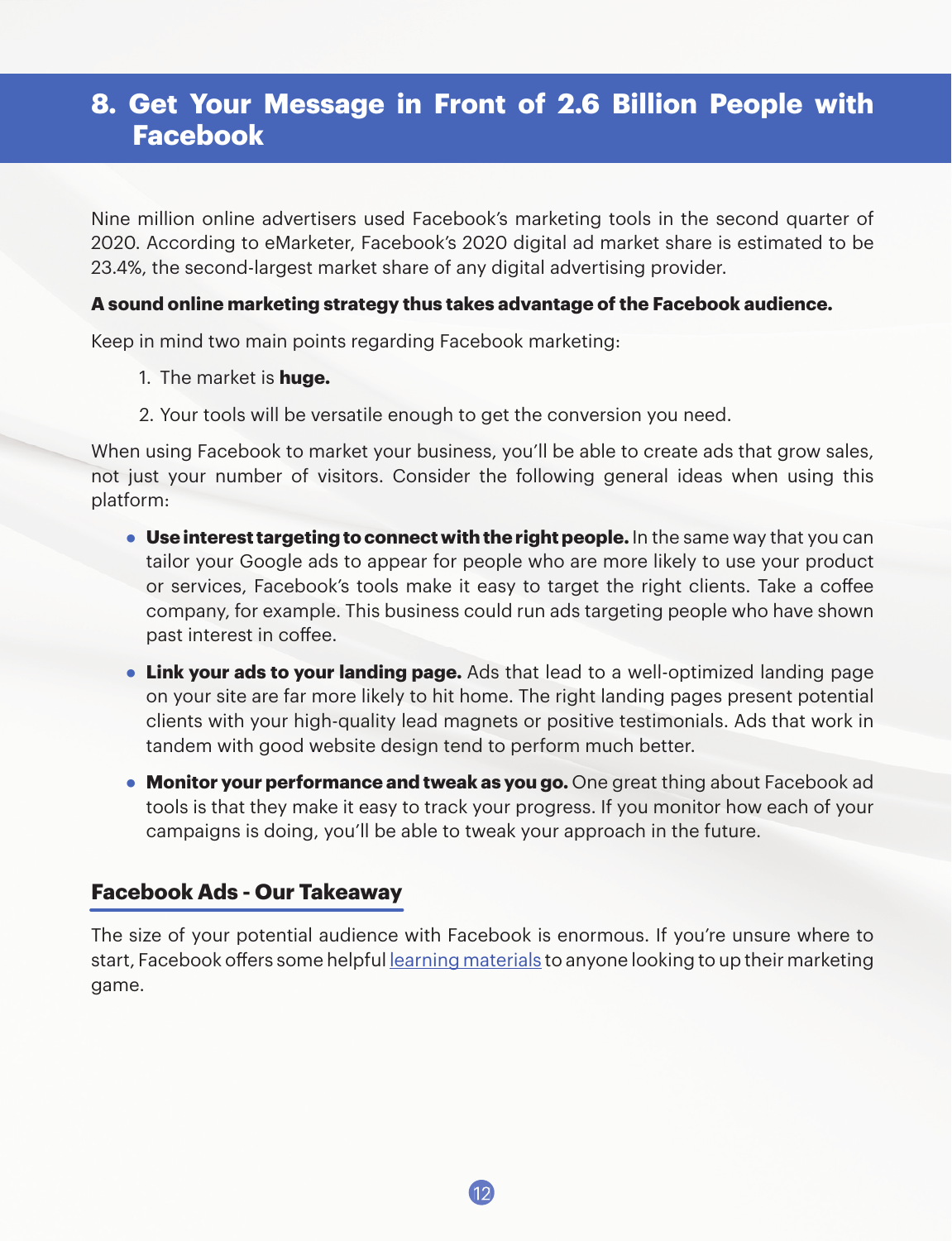## **9. Use Remarketing to Follow Potential Clients as They Move Around on the Internet**

If someone has interacted with your company online in the past, remarketing is a great way to present your ads to them as they browse the rest of the Internet. You can target individuals so that your products or services appear in front of them long after they first visited your site. **Often, such remarketing can be the last nudge prospects need before buying your product or service.**

Remarketing's strength lies in the fact that it targets potential clients who have already shown interest in your offerings. Such targeting increases your ad's chances of success.

Both Facebook and Google offer remarketing tools. Google's remarketing strategy follows users across the Internet and many different websites. Facebook's approach positions ads within and to the side of a targeted user's Facebook feed.

#### **Remarketing - Our Takeaway**

Considering both Google's and Facebook's market share and audience size, we strongly recommend that you advantage of both remarketing tools. Facebook's "custom audiences" functionality is particularly useful. It lets you tweak the type of visitors your campaigns follow and makes it much easier to turn one-time visitors into buyers.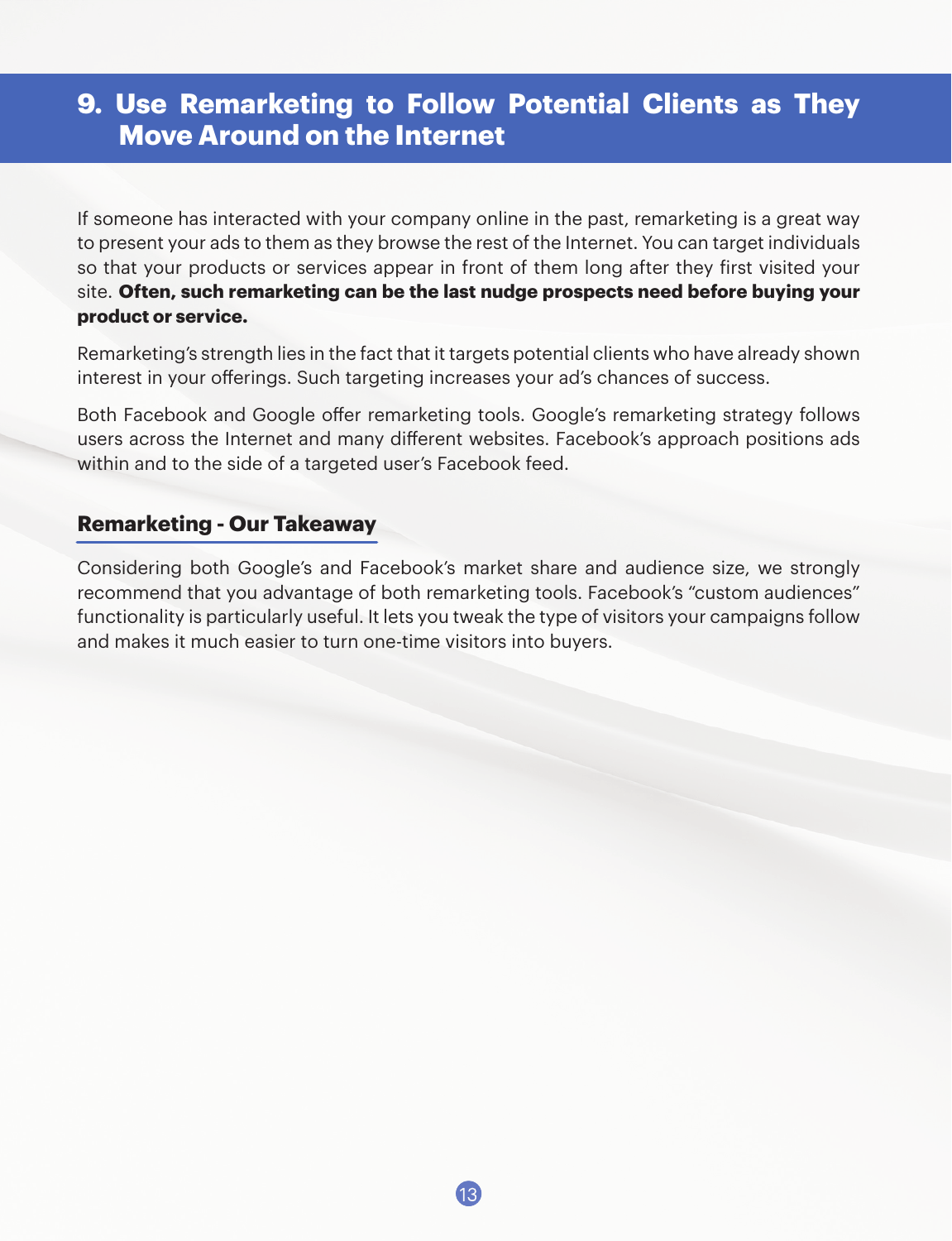## **10. Leverage the Power of Online Videos to Better Showcase Your Brand**

Love it or loathe it, the fact is that **video content is the easiest form of media for online users to consume.** For this reason, watching videos makes up a considerable portion of how people spend their time online. Leveraging this fact for your business is a great way to get new leads and increase your sales.

Keep the following key points in mind when producing video content as part of your marketing strategy:

- **● Most Facebook users watch videos on mute.** Modern humankind's comparatively passive, low-attention-span approach to information consumption means that most Facebook users are unlikely to watch your video with sound. Therefore, be sure to include captions and text to convey your message.
- **The quality of your video is essential.** You don't have to produce a Hollywood blockbuster, but your approach to video content should be the same for your blogs, articles, and lead magnets; that is, quality reigns supreme. One difference with video content is that it's more important to **entertain and captivate** than it is with other media. To that end, your video should accomplish the following:
	- Grab and hold the attention of the users you target.
	- Establish your brand as an authority on a subject.
	- □ Include a call to action that pushes viewers to your offerings, landing page, or other content.
- **● COVID-19 means that video is more important than ever.** Lockdowns and restrictions mean more people are inside, watching online videos. Now is the time to start producing (or expanding upon) great content.
- **● In a post-COVID-19 world, the importance of video content will continue to grow.**  Video marketing seems here to stay. For this reason, video content should form a significant part of your online marketing strategy.

#### **Online Video - Our Takeaway**

Our newfound familiarity with remote work and software like Zoom means that webinars are increasingly popular as marketing tools. If applicable to your business, webinars could be a great way to get ahead in 2021.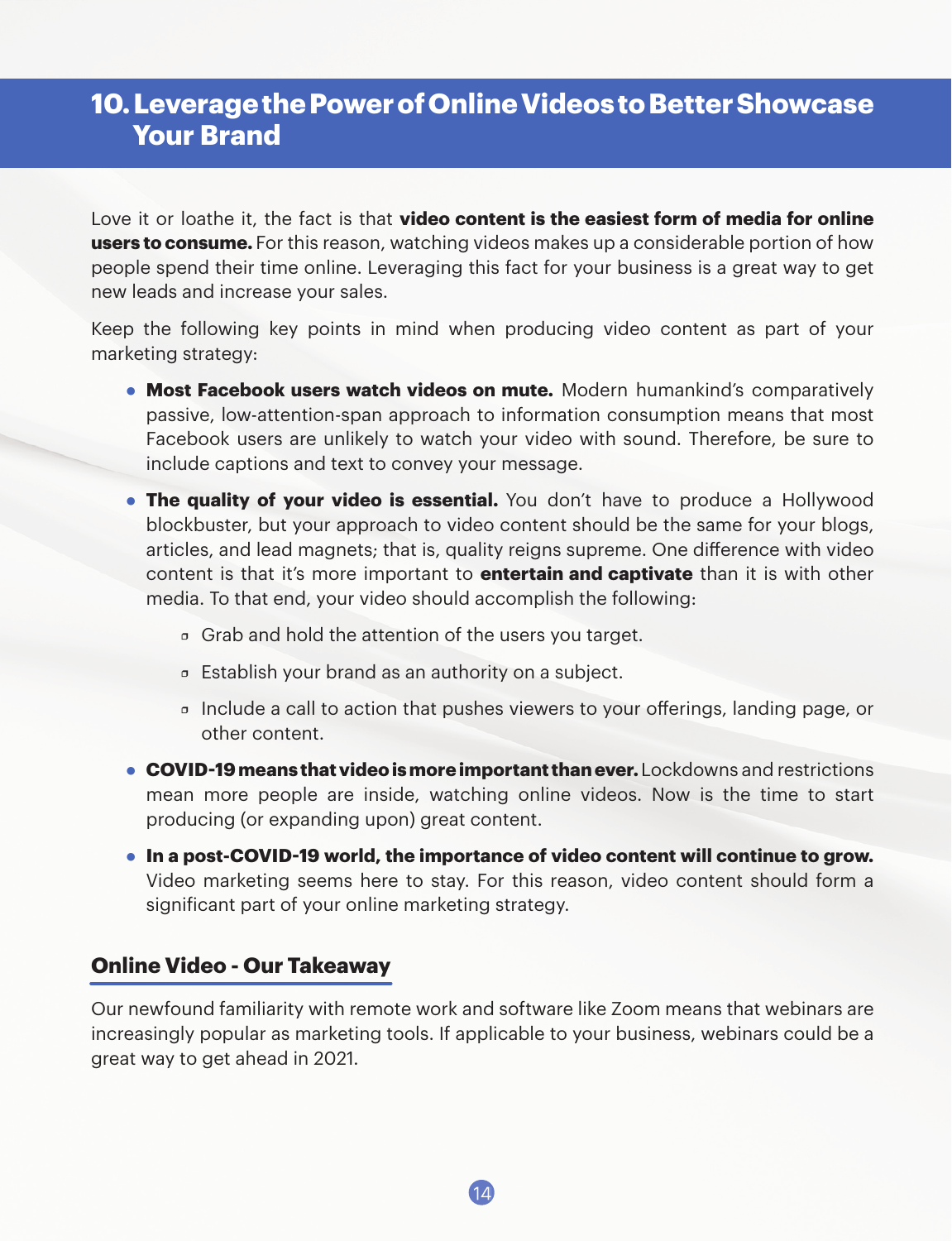## **11. Engage Your Website Visitors with an Automated Chatbot**

Adding a chatbot to your site can dramatically improve your conversion and lead rates because people like to feel supported and valued. Using high-quality chatbot tools can positively engage your visitors and enhance their opinion of your brand.

A good chatbot can give you the following advantages:

- **Make your sales team more effective** By asking some essential automated questions, your chatbot can filter out visitors who were never going to become clients in the first place. It can then redirect qualified leads to the right sales staff, making it much more likely that the human conversation will lead to a sale.
- **● Significantly boost conversion** Sometimes, all people need is a nudge in the right direction. A good chatbot can do the nudging for you. Clients appreciate engaging ways to interact with a site, and most people have become familiar with and even expect online chats.
- **● Establish your brand as tech-savvy and modern** This guide has touched on the importance of brand authority several times already; it's a key aspect of successful online marketing. A chatbot is one more weapon in your authority arsenal.
- **● Automate business processes** A good chatbot can handle lead-conversion, followups, and drip email campaigns.

#### **Chatbots - Our Takeaway**

Two of the best chatbot services in 2021 are Drift and Quirobot. Check both of these services out and see which might be the best fit for your business.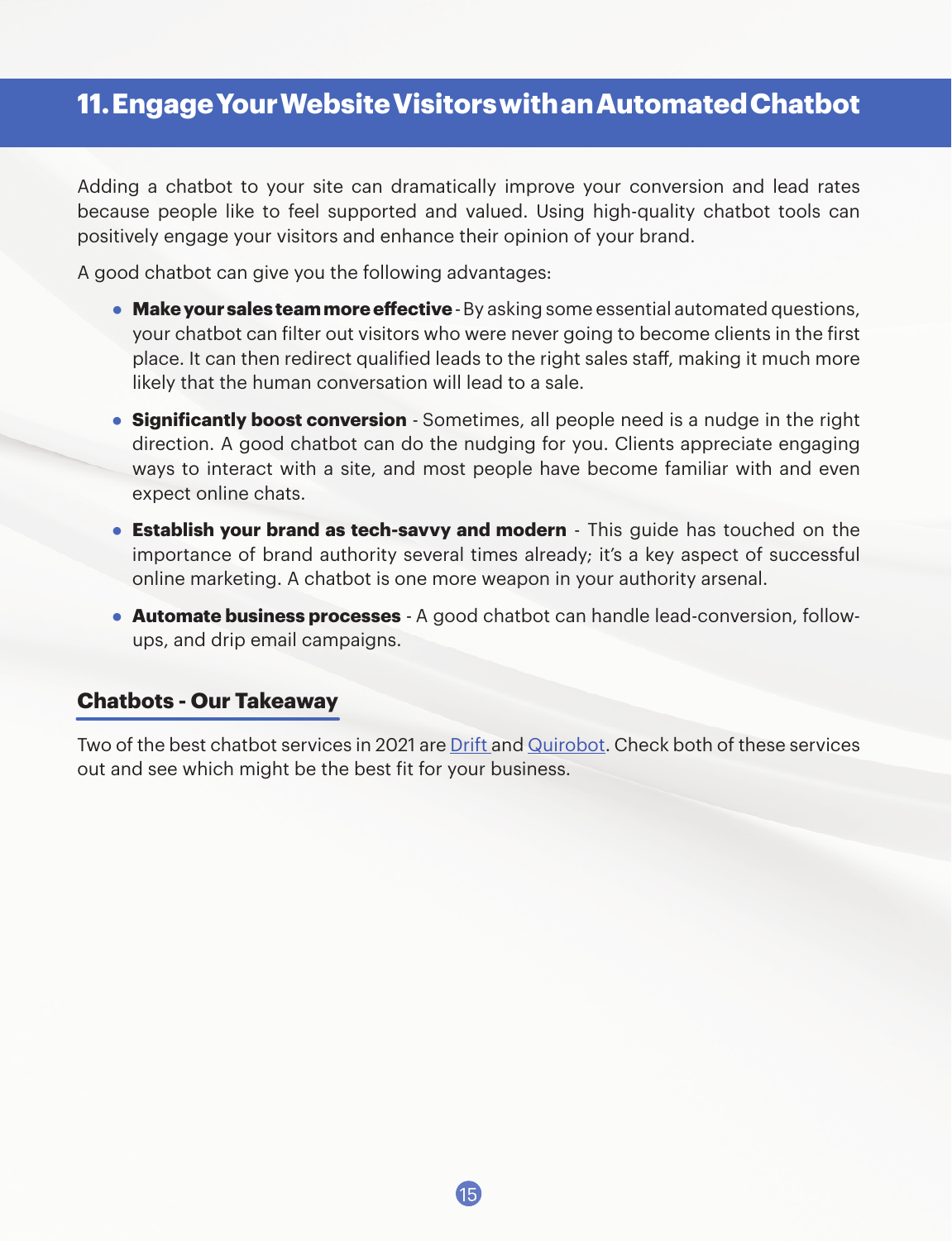## **12. Use Customer Review Websites to Further Establish Authority**

Positive testimonials are one of the best ways to convince people to buy your product or service. The opinion of a satisfied customer carries a lot more weight than what you say about your business.

Online reviews will shape your company's reputation—the way a few people describe you will determine how everybody else sees you. Using a review platform is as simple as registering your business and waiting for the reviews to materialize. Most services worth their salt will charge a fee for companies to list their details on the platform, so you should factor these costs into your marketing budget.

It's best to use reputable websites with honest, transparent review processes. If visitors trust your reviews, they'll trust you too.

#### **Review Websites - Our Takeaway**

The top three review aggregators to aim for are Google Reviews, Trustpilot, and Shopper Approved. If your business is relatively small, Shopper Approved should be the paid service you prioritize. Trustpilot is a better fit for larger companies.

Ecommerce is the main factor at play here. Businesses with fewer than 1,500 transactions a month will benefit most from Shopper Approved. If your company completes over 3,000 transactions per month, Trustpilot is probably the way to go.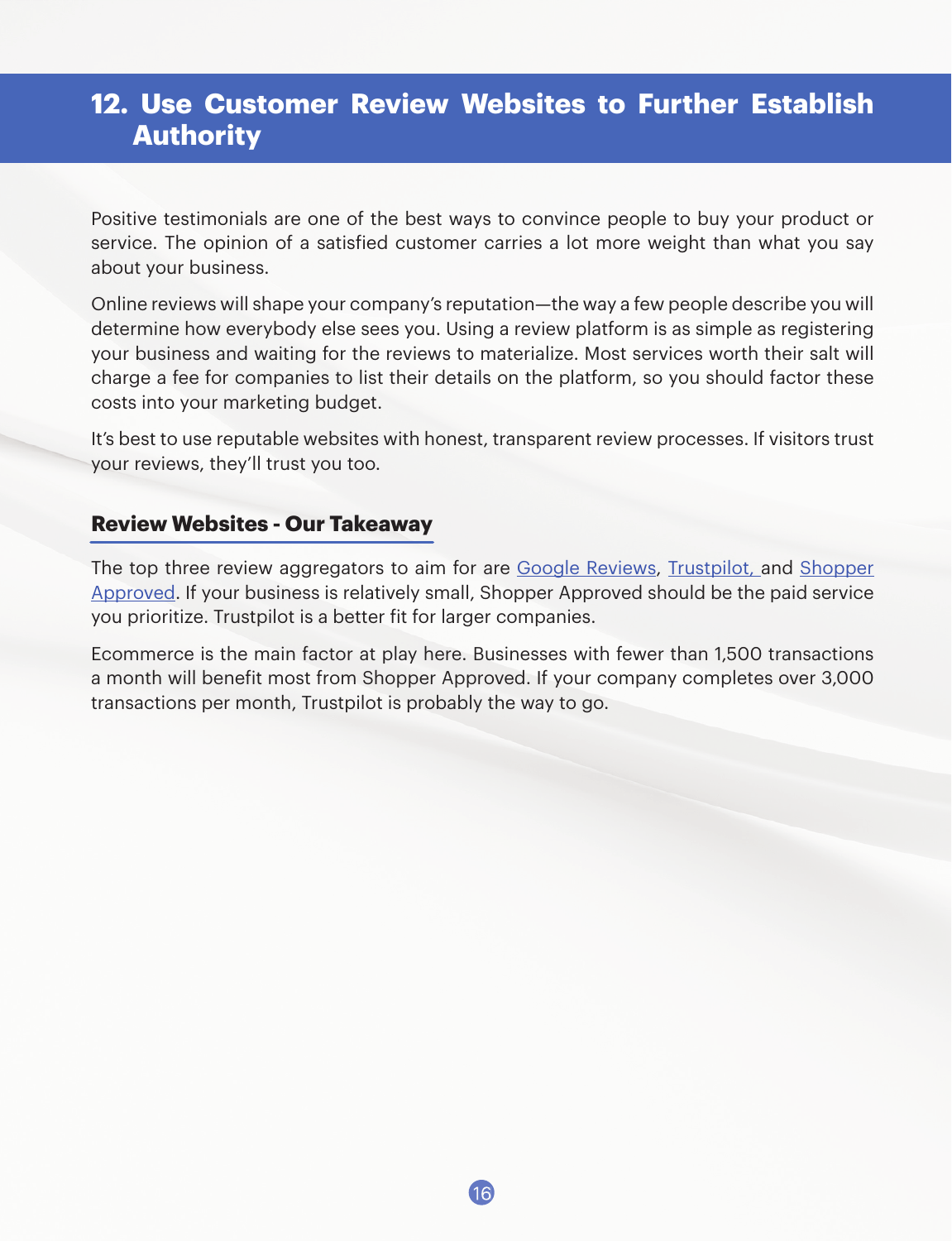## **13. Command Your Campaign and Boost Sales with Email Marketing**

Don't overlook email marketing. Promotional emails have sometimes received a bad rap in recent years, but their power as a marketing tool prevails. A recent study from McKinsey and Company suggests that email marketing is nearly 40 times more effective at gathering new clients than Facebook and Twitter strategies combined.

Believe it or not, American consumers enjoy promotional material in their emails. MarketingSherpa.com found that about 91% of adults in the U.S. like to receive promotional emails from businesses they've patronized in the past.

In the same vein as targeted online ad placements, email strategies are most effective when they **target groups who have already shown an interest in your brand or offerings.** Take advantage of this fact when crafting your newsletters and promotional content.

Emails are another excellent opportunity to entice potential clients with lead magnets, video content, and other writing. A well-designed email campaign can also boost traffic to your landing page. If you've optimized this page properly, you'll be well on your way to improving your conversion rate.

#### **Email Campaigns - Our Takeaway**

Our advice is to try out either Constant Contact or Mailchimp to implement your email marketing strategies. Both platforms work remarkably well and demystify much of the process.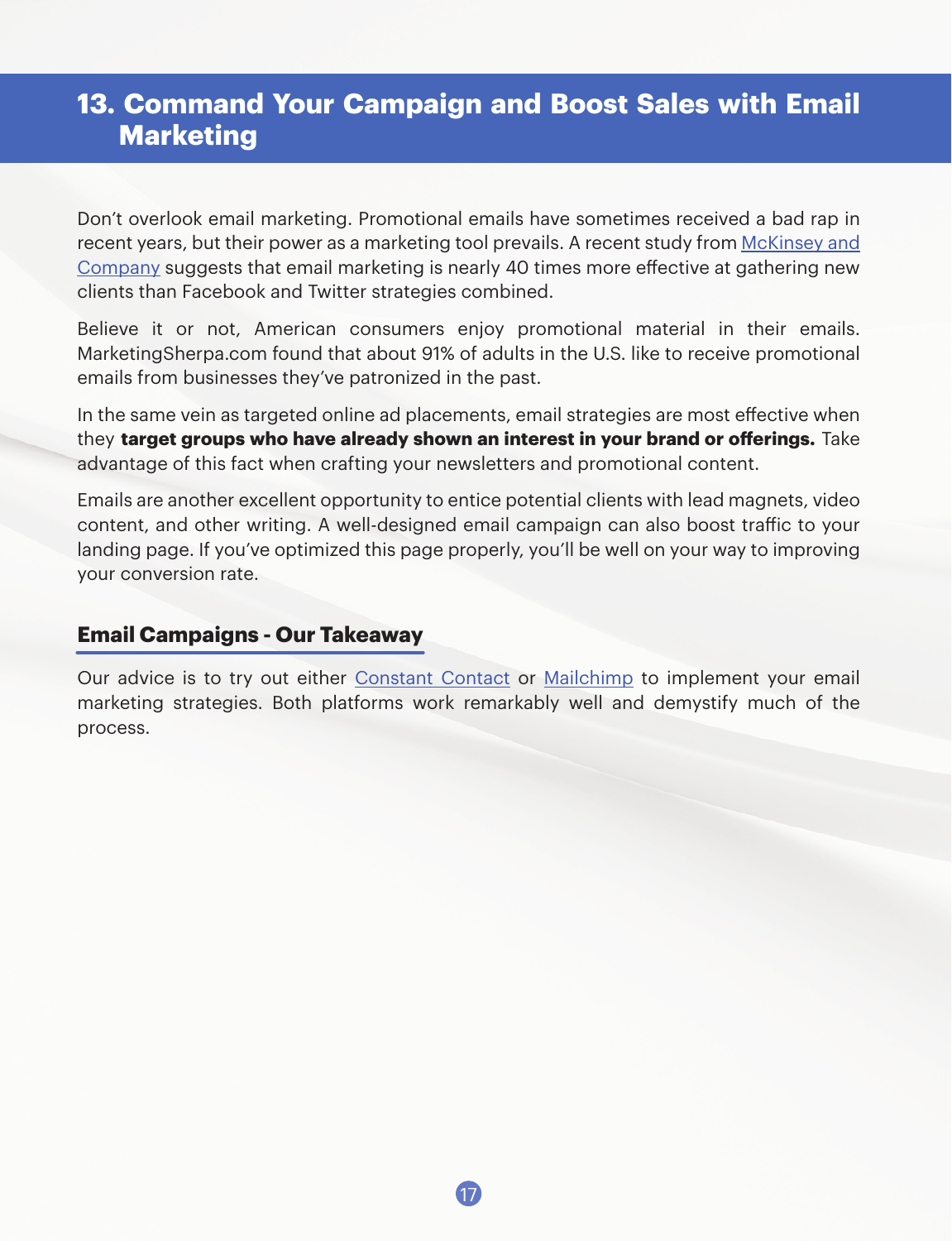## **14. Send Response-Focused Direct Mail Letters and Postcards to Win New Clients**

Direct mail marketing isn't an exact science (although when done right, some people regard it as such), but it can go a long way in helping you build up your client numbers. **Your priority should be getting your recipients to respond in some way to whatever you sent them.** Accordingly, you want to include a response device with your printed material.

Your response device could be in the shape of a form that prospects fill out and return, a call to action that encourages them to get in touch, or a coupon they can use later. The important thing is to communicate to your reader what they should do next. This effort will nudge prospects toward becoming clients.

Good marketing comes from knowing your company's sales story; you should be crystal clear about who you are as a brand, what you stand for, and what you can offer. Each element of your direct mail marketing should fully communicate this story. Let's say you send a marketing letter, an accompanying brochure, and a response device to potential clients. A person should be able to read just **one** of these components and still decide to buy from you. And, please remember: a response device is a must.

#### **Direct Mail Campaigns - Our Takeaway**

Most online marketing includes a call to action because it's an easy and powerful way to improve conversion. The same is true of direct mail marketing. Your response device is the core tool at your disposal.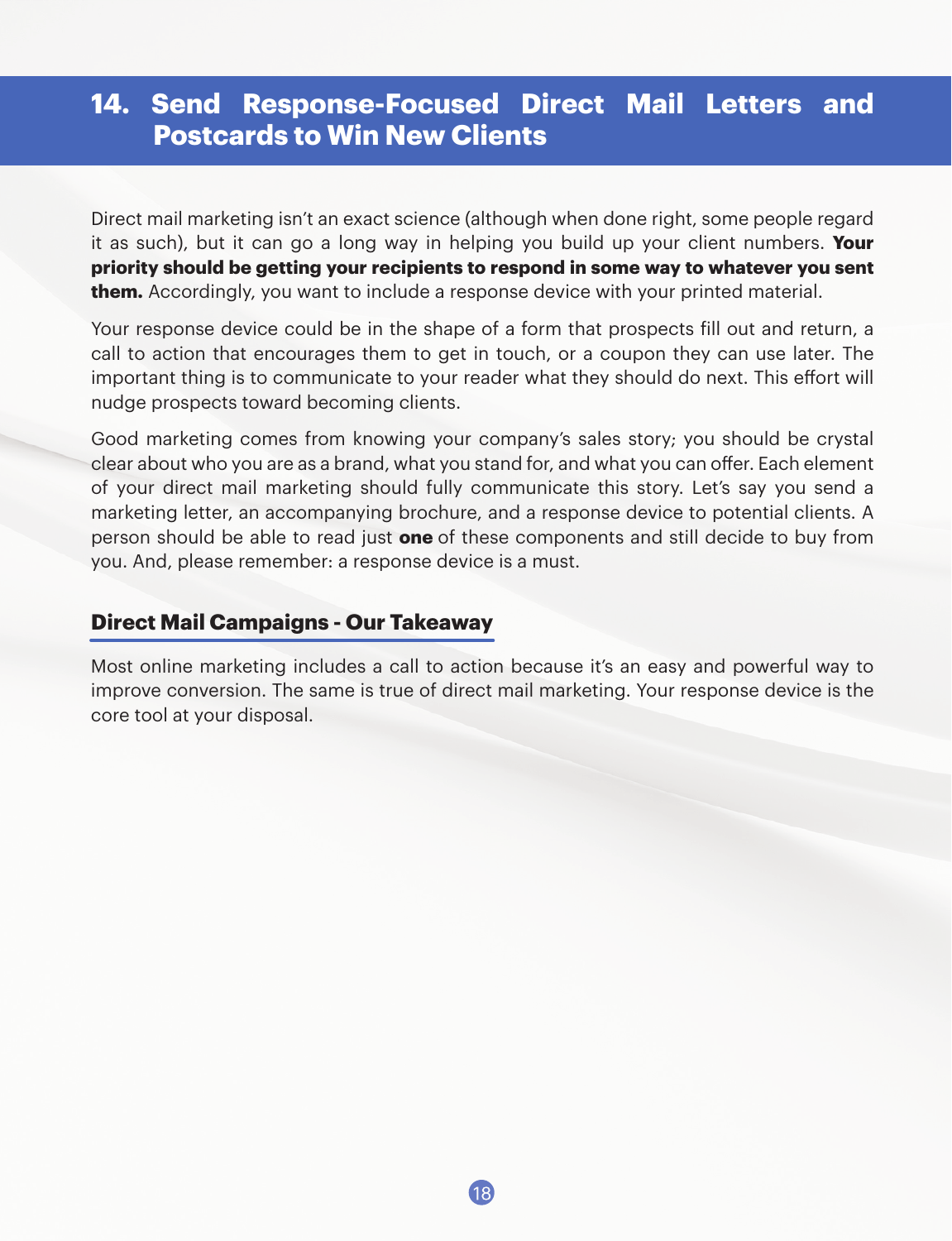## **15. Turn Prospects into Clients with Sales/Marketing Kits**

Businesses today often overlook sales/marketing kits (a.k.a., "shock and awe" packages). The time and cost required to create an impactful kit make some business owners and managers hesitate. However, we strongly advise using marketing kits as a means to turn prospects into clients.

When crafted correctly, these packages include just the right marketing materials, lead magnets, and personal touches to win a client over. While so much of modern business relies on effective cost-cutting, it's worth taking a different approach when it comes to shock and awe.

**You should spend as much as you can afford on shock and awe.** This advice doesn't endorse unintelligent spending; instead, it recommends spending the right amount to achieve what you set out to do. The clue is in the name. You want to shock and awe your potential clients, so you should spend the money you need to make that happen.

#### **Shock and Awe - Our Takeaway**

A tailored approach works best with shock and awe. These packages can work well in many different scenarios, but they tend to work best in sale meeting environments. Getting a package to a prospective client shortly before a scheduled meeting can be just what you need to pin down the sale.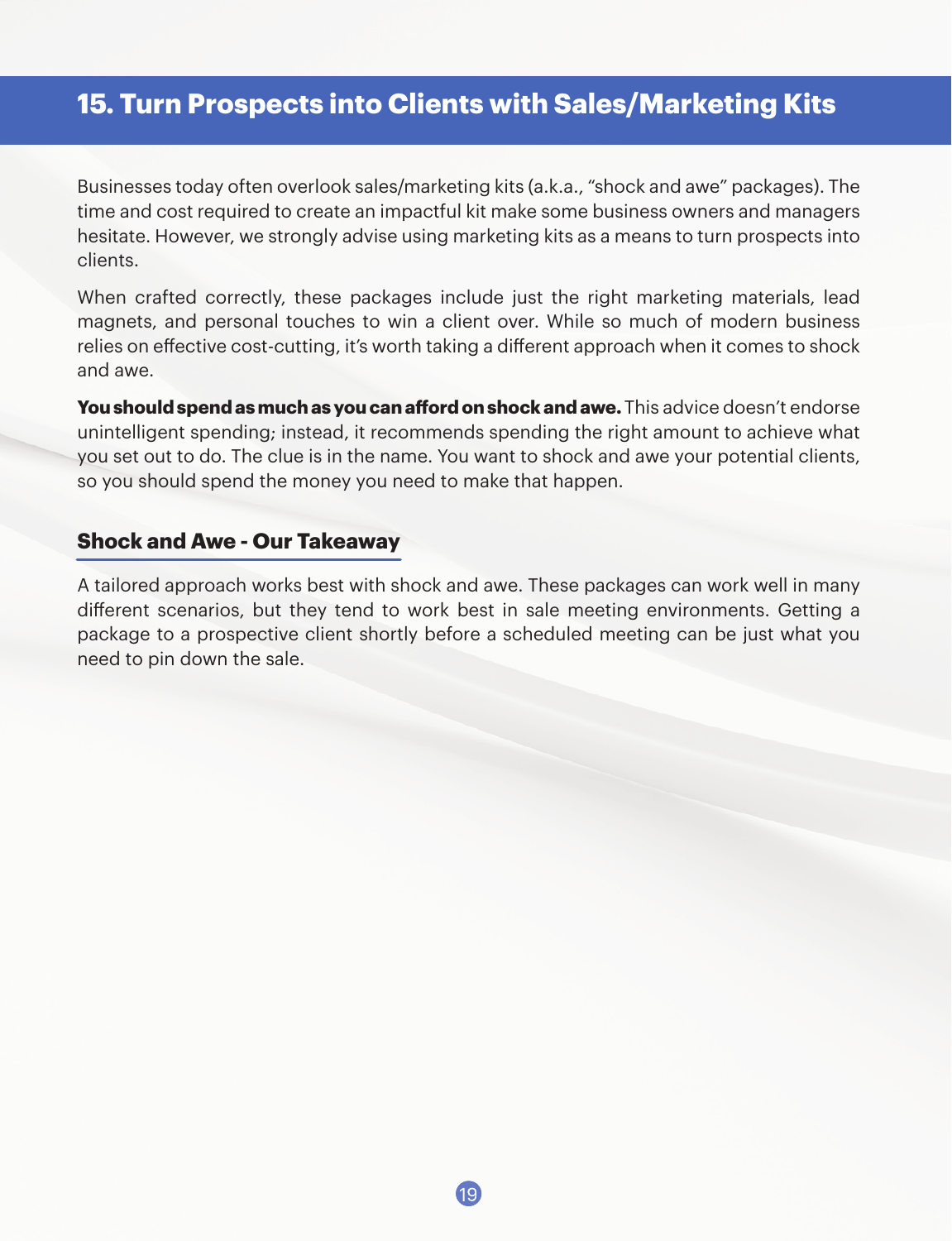## **16. Take Advantage of Social Media Platforms**

For most companies today, comprehensive online marketing incorporates a strong social media presence, as social media networks house audiences who number in the billions. Failing to market on social media is likely to hurt you (or at least hold you back) in the long run.

Keep these critical elements in mind when you approach social media marketing:

- **● It's best to tailor your content to each specific platform.** Video content is perfect for YouTube; humorous content does very well on Twitter, and so on. Posts that have been tailor-made for a given platform are much more likely to succeed.
- **● Hashtags help get your content noticed.** Platforms like Facebook, Twitter, and even YouTube all use hashtags. They're a great way to label your content and make it more likely that the right people will see it.
- **Shareability is key.** Your goal should be to post content that users want to share with other people. A viral campaign can do more heavy lifting for your brand than any other method.
- **Use promoted posts to boost traffic**. It's increasingly difficult to build a presence organically on social media. Content is still enormously important, but paid promotional posts can be a huge help.

We'd also like to mention that if you're not using Google Posts, you're missing out on a great opportunity. With Google Posts, you can share information and updates about your company directly via Google, and the posts show up in Google search results and on Google Maps.

#### **Social Media - Our Takeaway**

As with any aspect of your marketing strategy, make sure to hold your social media spending to account. It's essential to check that your campaigns are giving you the return you need on your investment. Leverage tools like Google Analytics to **see exactly where your conversions and leads are coming from.** Using an analytics program will help you make smarter social media decisions moving forward.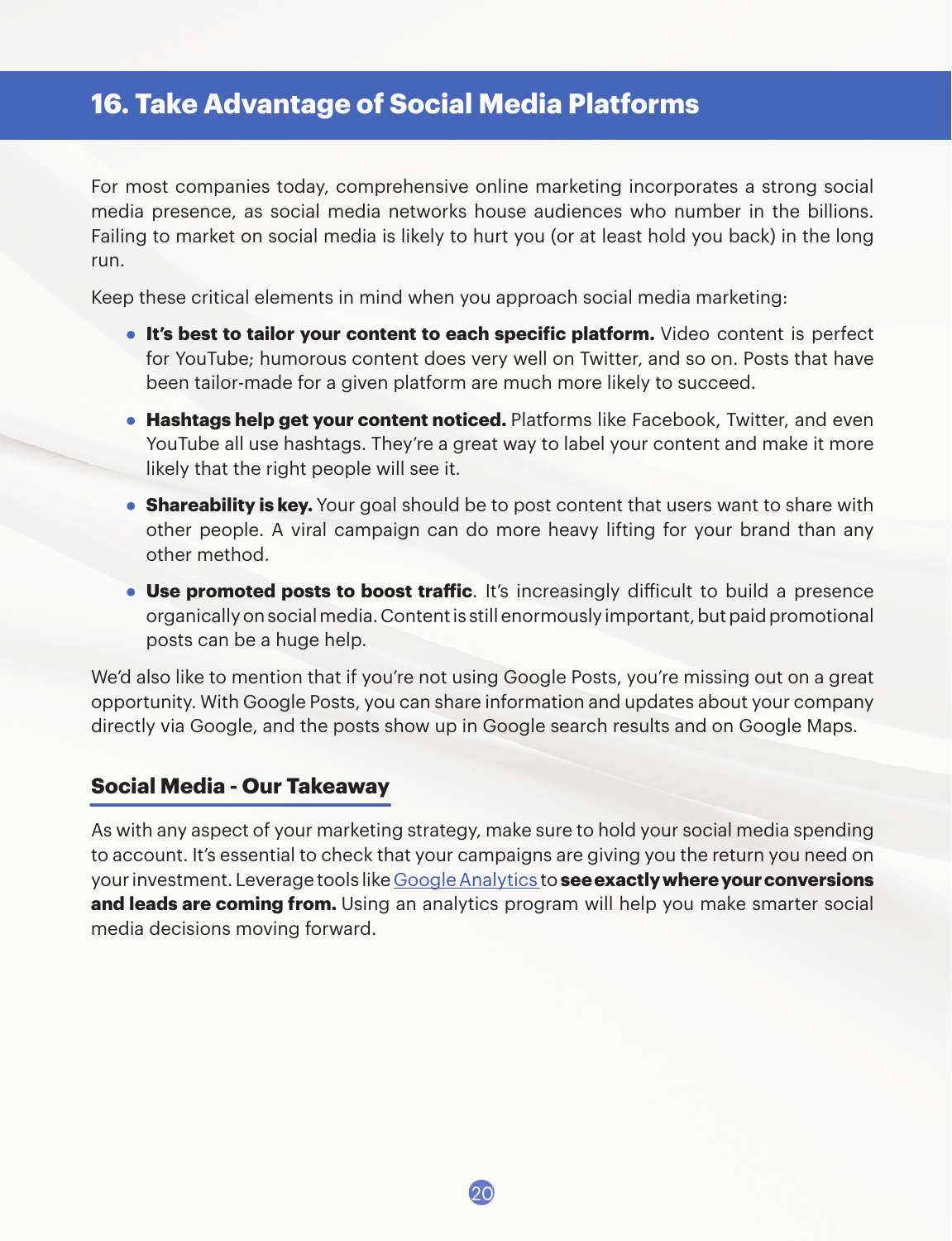## **17. Use Press Releases to Enhance Your Brand and SEO**

While virtually all small business owners have heard the term "press release," many are unclear on its meaning. In short, a press release is a formal announcement your company can make about anything new or important related to the business. These releases can be fantastic for media attention, brand awareness, and SEO.

The more people who talk about your press release online, the more sites are likely to link to your content. The more links to your content from reputable sources, the higher your site is likely to rank. A well-written press release can inject new life into your rankings and reputation.

Keep these tips in mind when writing your release:

- **● Keep headlines short.** Ten words or fewer works best.
- **Use external links wisely.** Your goal should be to keep people reading your release, not to encourage them to click elsewhere.
- **● Establish who you are.** Your release should briefly outline your brand and what it offers.
- **● Include the correct details.** Your contact details and address are a must when you contact the media.

#### **Press Releases - Our Takeaway**

As tempting as it can be to get started right away, it's best to take a more measured approach to this aspect of marketing. Wait until you have newsworthy information to share. This approach will make it far more likely that your brand will get the attention you want.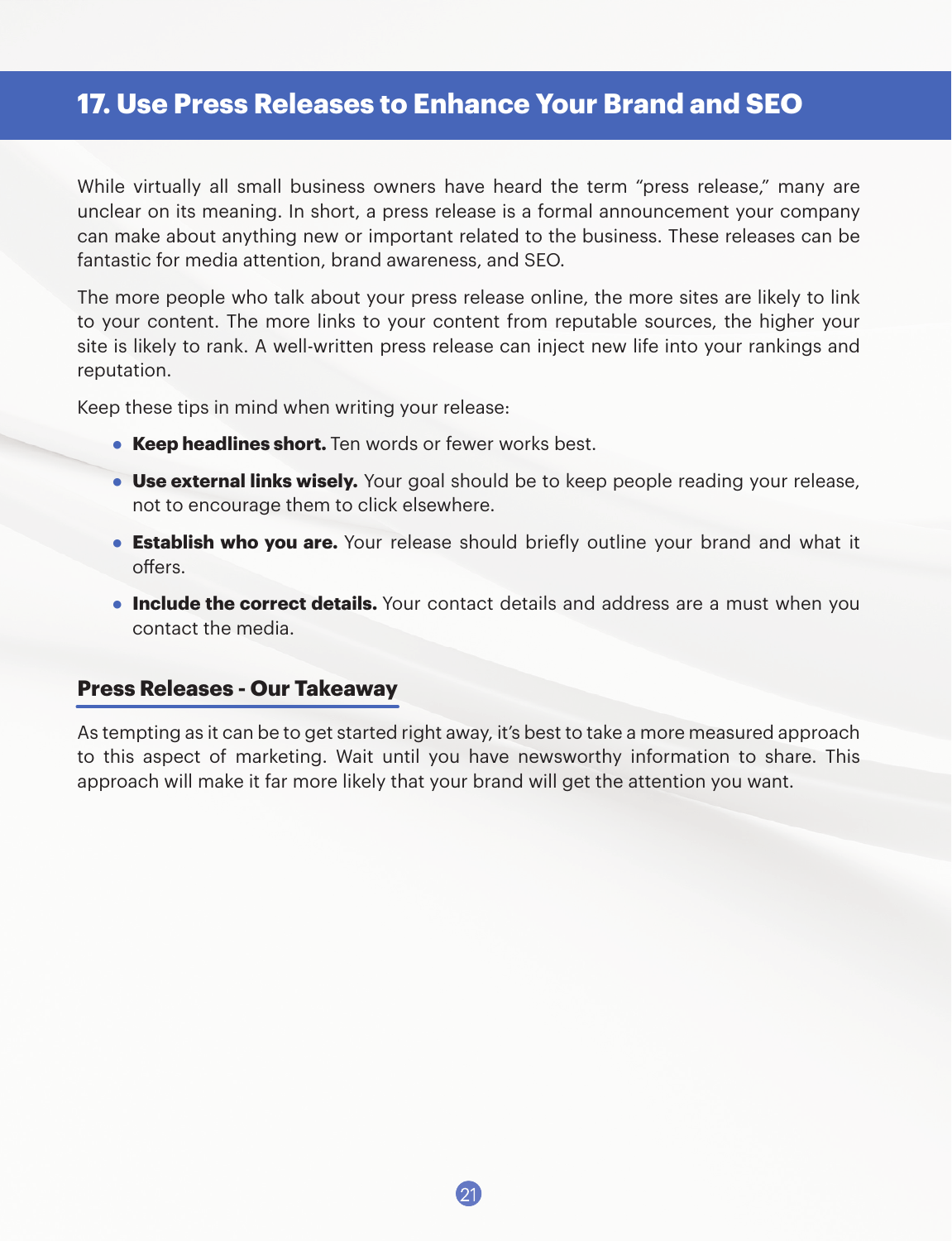## **18. Take Your Authority to the Next Level by Publishing a Book**

A well-written book, marketed effectively, is perhaps the number one way to establish your brand as a leading voice in your industry. As with any content, quality and accuracy are crucial. If you choose to take on the project yourself, you can hire and oversee professionals to handle each aspect of your book's creation.

You can individually hire ghostwriters, copy editors, proofreaders, and designers from freelancing sites online. However, keep in mind that while the pool of service providers on the Internet is vast and includes many professionals, freelancer work quality varies substantially.

Alternatively, firms like Thought Leader Publishing can handle the entire book creation and promotion process for you from start to finish. Collaborating with Thought Leader Publishing to produce your book requires just 10-20 hours of your time. As a published author, clients and prospects will view you as the **trusted expert** in your niche**.** What's more, Thought Leader Publishing books meet the Independent Book Publishers Association's (IBPA) Hybrid Publisher Criteria. Your book will therefore rival books from the world's largest traditional publishing houses.

#### **Book Publishing - Our Takeaway**

Becoming a published author is one of the most powerful things you can do to establish yourself as a leading expert in your field. What's more, you can extend the value of your writing by "carving up the turkey." Taking excerpts or ideas from your published book and repurposing them for blog and article content can accomplish the following aims:

- 1. Make your writing work harder for you.
- 2. Direct more attention to your published work.
- 3. Further grow your authority.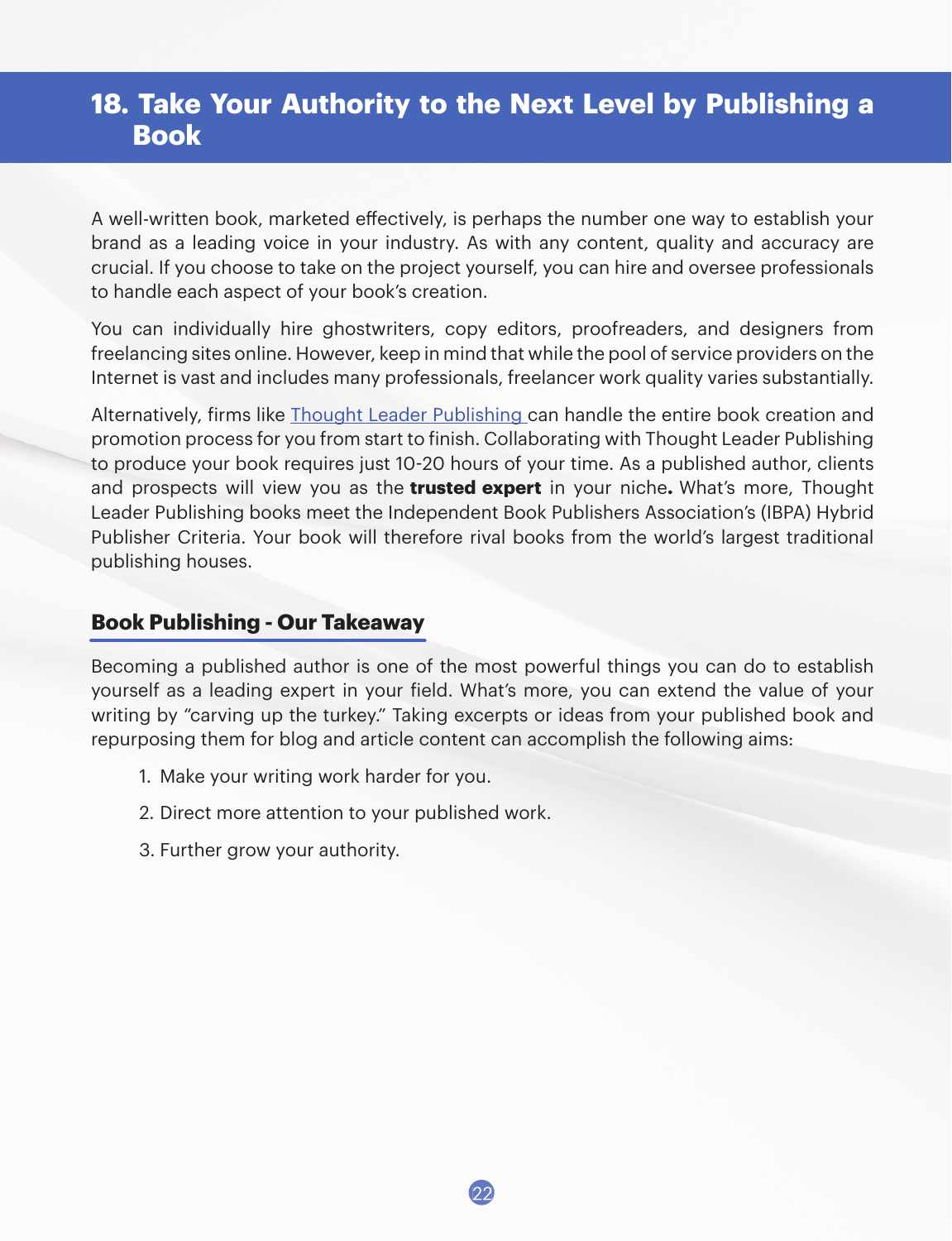## **19. Speak at Organizations and Special Events to Softly Promote Your Offerings**

Connecting with organizations and events is a great way to maintain your reputation as a thought leader. Provided you're insightful and clear, your presentations—both online and virtual —offer an excellent opportunity to point listeners towards your products and services.

Keep the following in mind:

- **● Relevancy is everything.** Finding the right events for your business is crucial. For example, the financial planning company we referenced earlier would do well to partner with investment clubs, CPA firms, and entrepreneur organizations. However, the financial planners would likely be doing their brand a disservice by promoting their services at other, unrelated industry-specific conferences.
- **Establish authority early on.** Where possible, have a staff member play a video introducing you and your merits. Alternatively, they can speak briefly about who you are and why listening to you is worthwhile.
- **● Look the part**. Dress smartly and present yourself as well as you possibly can. Try to keep your body language confident and welcoming.
- **● Use data to support your points.** Supporting your arguments with relevant statistics, data, and graphs will go a long way in establishing and maintaining your authority.
- **● Associate your argument with your brand without being pushy**. Try to find natural, non-aggressive ways to link your talk to your brand and what it offers.

#### **Public Speaking - Our Takeaway**

In a COVID and post-COVID world, webinars should be a core aspect of your public speaking approach. Making connections with the right online events can prove instrumental to your company's online success.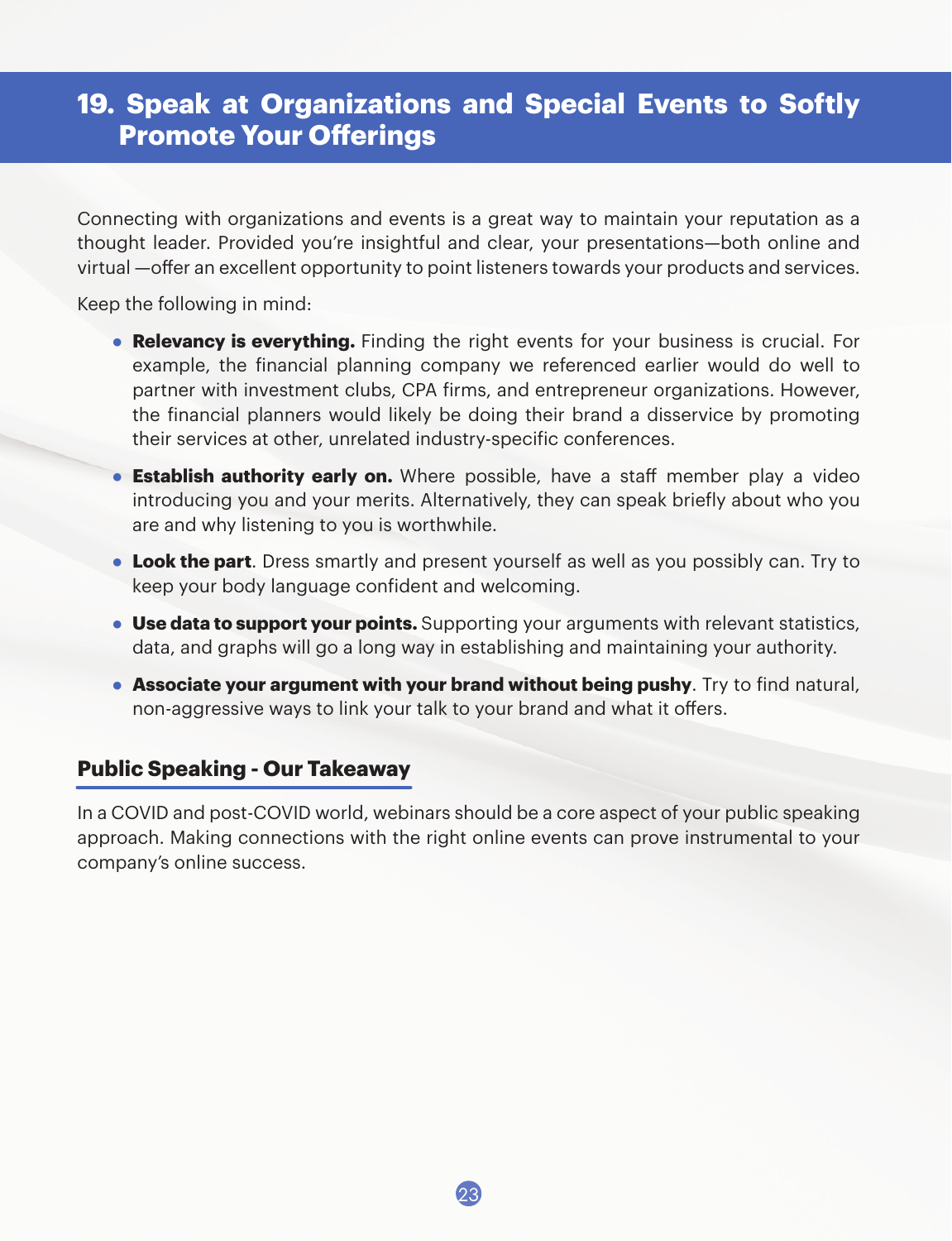## **20. Use Reputation-Building Advertising to Boost Your Company's Credibility**

General advertising, if not properly targeted, can yield lackluster results, especially for small businesses. However, advertising in publications highly relevant to your audience is worth trying for at least a few months (for ads to work, repeated exposure by prospects is typically required). Another reason to consider non-direct-response advertising is that you can then legitimately state that your company was "seen in" a given newspaper.

This kind of claim still carries significant weight in convincing readers of your credibility. At the core of most good online marketing is the fact that authority sells. Associating your brand with reputable, well-known publications is one way to cultivate credibility.

#### **Non-Response Advertising - Our Takeaway**

The key to this approach is choosing your publications wisely and tracking your responses. It's worth the time to take stock of the readership of any newspaper in which you choose to advertise. For example, a new dentist might advertise in his or her local newspapers.

#### **Closing Thoughts**

The world of marketing is vast, and it's essential to focus your efforts on the most impactful, high-return methods to grow your business. Your top marketing priorities should be to enhance your authority status and improve your funneling strategies, and the 20 initiatives we've detailed herein can help you achieve these goals.

We sincerely hope you've gotten much value out of this guide. In 2021 and beyond, we wish you and your business all the best for even greater success.

#### **Looking to Substantially Grow Your Sales and Income Through High-Impact Marketing? We can Help…**

Arrange an exploratory conversation with us – give us a call today at **1-800-886-1059** (Monday – Friday, 9 a.m. – 5 p.m., ET), email us at growth@kardwellgroup.com, or contact us through our brief online form at:

https://kardwellgroup.com/consult